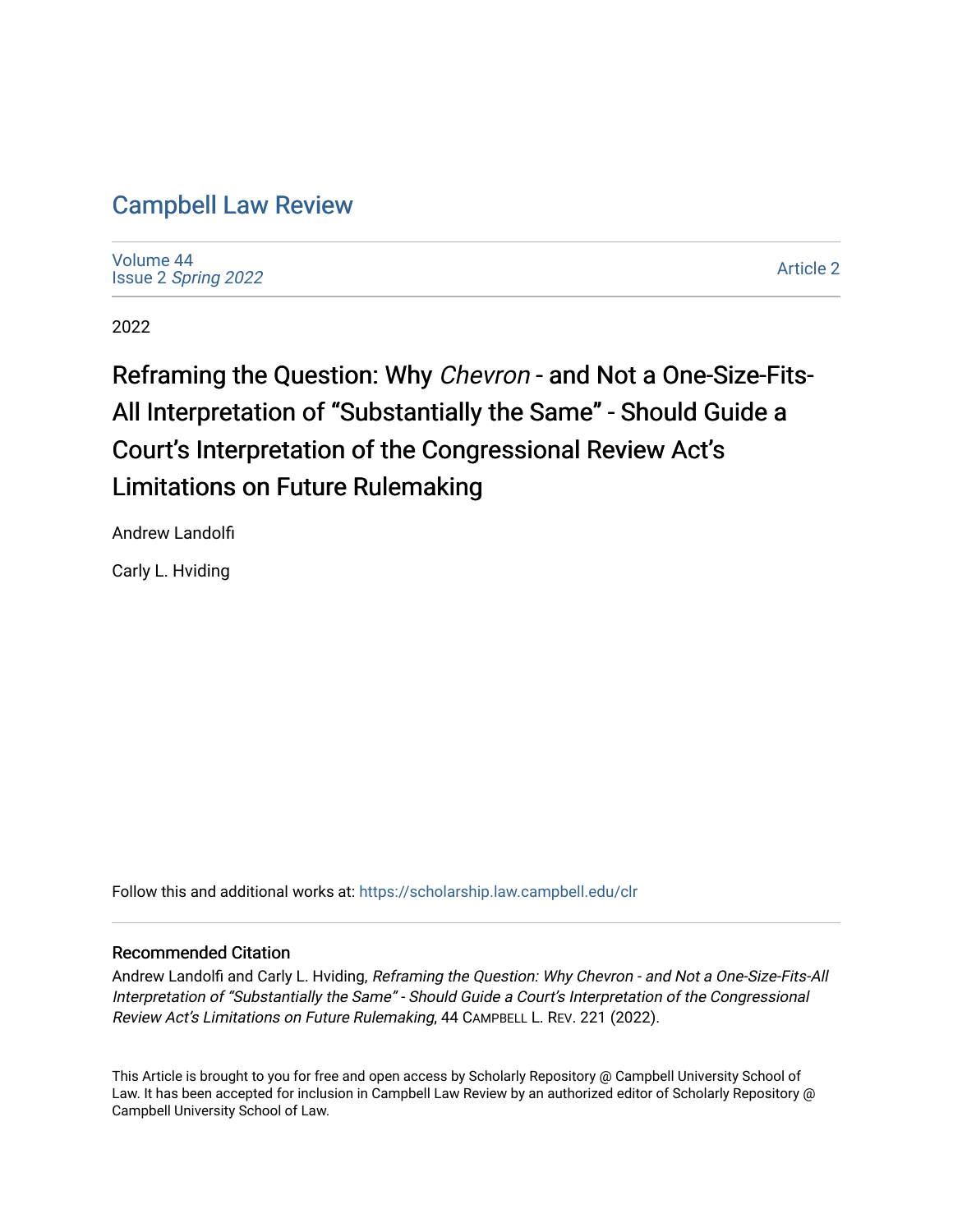# **Reframing the Question: Why** *Chevron***—and Not a One-Size-Fits-All Interpretation of "Substantially the Same"—Should Guide a Court's Interpretation of the Congressional Review Act's Limitations on Future Rulemaking**

ANDREW LANDOLFI\* & CARLY L. HVIDING\*\*

### ABSTRACT

*The Congressional Review Act (the CRA) is a Congressional oversight tool used to overturn rules issued by federal agencies. Beyond the immediate effect of blocking an undesirable agency rule, the CRA bars an agency from issuing another rule in "substantially the same form" as the disapproved rule. But the scope of this provision's future effect on agency rulemaking remains unclear: the statute is silent as to what criteria should be considered in evaluating whether or when a subsequent rule falls into the "substantially the same" category, and the provision has gone untested in court. Rather than proposing a uniform interpretation of "substantially the same," this Article proposes that courts adopt a case-by-case approach to allegations that an agency is barred from enacting a particular rule due to a prior CRA resolution. Specifically, the Article argues that courts should apply* Chevron *and, where appropriate, defer to an agency's conclusion that a rule is not substantially the same as a rule blocked by an earlier CRA resolution. In reaching this conclusion, the Article contends a CRA resolution effectively amends an agency's organic statute, thereby permitting courts to apply* Chevron *to an agency's determination of whether a rule does or does not fall within the CRA's prohibitive scope.*

<sup>\*</sup> J.D., 2019, The George Washington University Law School; associate, Jones Day (2019– 2020); law clerk to the Honorable Brynja M. Booth, Maryland Court of Appeals (2020– 2021); associate, private practice (2021–present). Thank you to Carly—this article wouldn't be possible without your love, support, and commitment to getting this project across the finish line.

<sup>\*\*</sup> J.D. Candidate, 2022, George Mason University Antonin Scalia Law School; Symposium Editor, George Mason Law Review, 2021–2022. I am grateful to Andy for everything.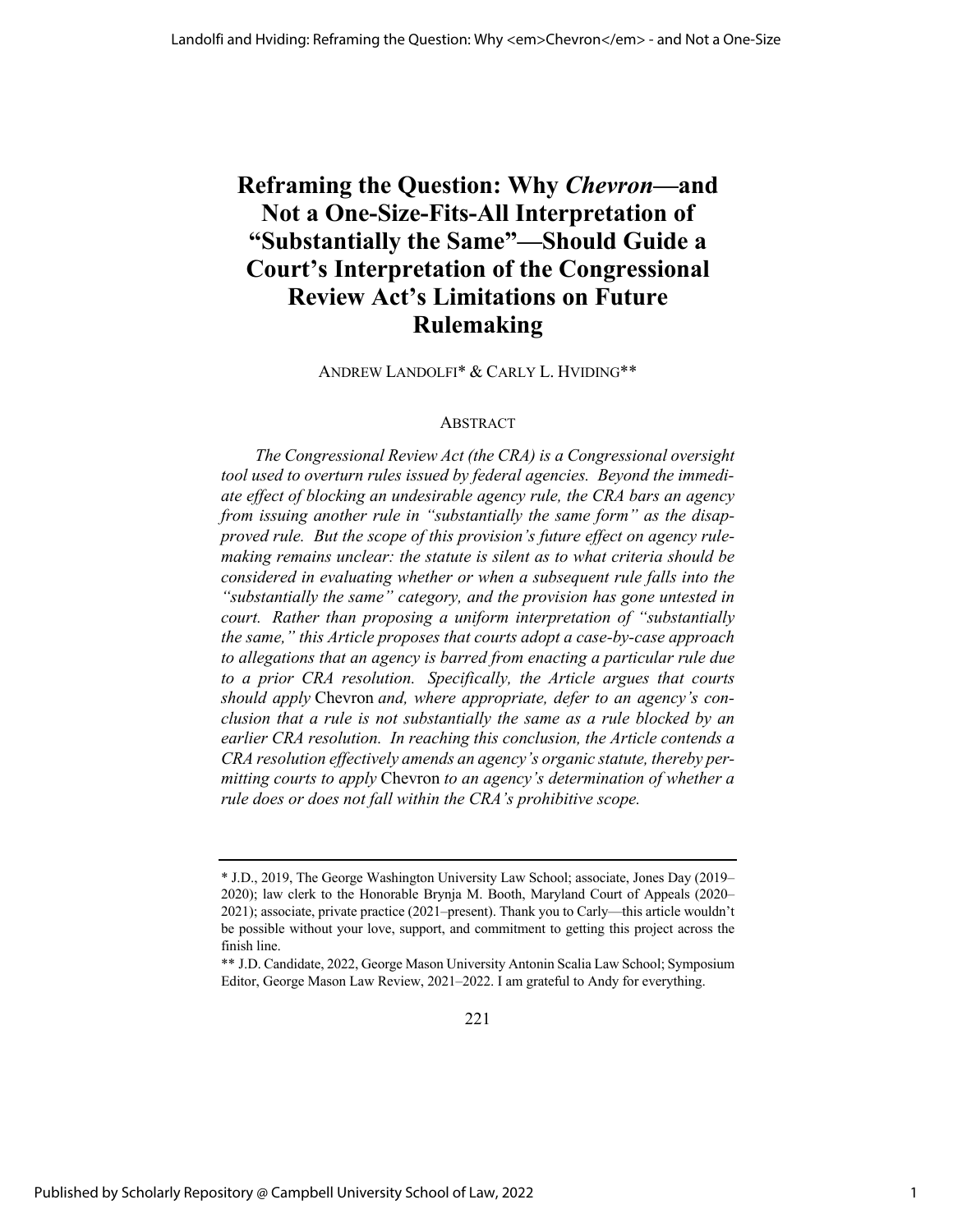|                                                                        | 221  |
|------------------------------------------------------------------------|------|
|                                                                        | 222  |
| I. THE DEMISE OF THE LEGISLATIVE VETO AND THE RISE OF THE CRA 226      |      |
| A. The Legislative Veto: A Fifty-Year Reign to Rein in Regulators. 226 |      |
|                                                                        |      |
|                                                                        |      |
|                                                                        |      |
| II. UNCERTAINTY IS CERTAIN: THE CRA'S PROVISIONAL QUESTION             |      |
|                                                                        | .235 |
| III. PROPOSAL: APPLYING CHEVRON TO REISSUED RULES 237                  |      |
|                                                                        |      |
| B. How Chevron Applies—An Illustrative Example242                      |      |
| IV. DECLINING TO ACT: WHY COURTS SHOULD PERMIT AGENCY                  |      |
| <b>INACTION UNLESS THERE IS A LEGAL REQUIREMENT TO ACT247</b>          |      |
|                                                                        | .249 |

#### **INTRODUCTION**

A little after 10 a.m. on an unseasonably warm day in June 1983, Chief Justice Warren E. Berger and the eight Associate Justices of the United States Supreme Court took to the bench to announce the Court's decision in *INS v. Chadha*, "a relatively minor immigration case,"<sup>1</sup> challenging the authority of one House of Congress "to invalidate [a] decision of the Executive Branch[.]"<sup>2</sup> The decision proved to be anything but minor.<sup>3</sup> Speaking to a

<sup>1.</sup> Linda Greenhouse, *Supreme Court, 7-2, Restricts Congress's Right to Overrule Actions by Executive Branch*, N.Y. TIMES, (June 24, 1983), https://www.nytimes.com/1983/ 06/24/us/supreme-court-7-2-restricts-congress-s-right-overrule-actions-executivebranch.h tml [https://perma.cc/3EVF-6MA6].

<sup>2.</sup> Immigr. & Naturalization Serv. v. Chadha, 462 U.S. 919, 923 (1983) (granting *certiorari* to determine the constitutionality of an immigration statute) ("[This case] presents a challenge to the constitutionality of . . . the Immigration and Nationality Act authorizing one House of Congress, by resolution, to invalidate the decision of the Executive Branch, pursuant to authority delegated by Congress to the Attorney General of the United States, to allow a particular deportable alien to remain in the United States." (citations omitted)).

<sup>3</sup>*. See, e.g.*, Sierra Club v. Trump, 977 F.3d 853, 865 (9th Cir. 2020), *vacated*, 142 S. Ct. 56 (mem.) (2021) (describing *Chadha* as a "landmark Supreme Court decision"); Synar v. United States, 626 F.Supp. 1374, 1402 (D.D.C. 1986) (describing *Chadha* as a "landmark decision").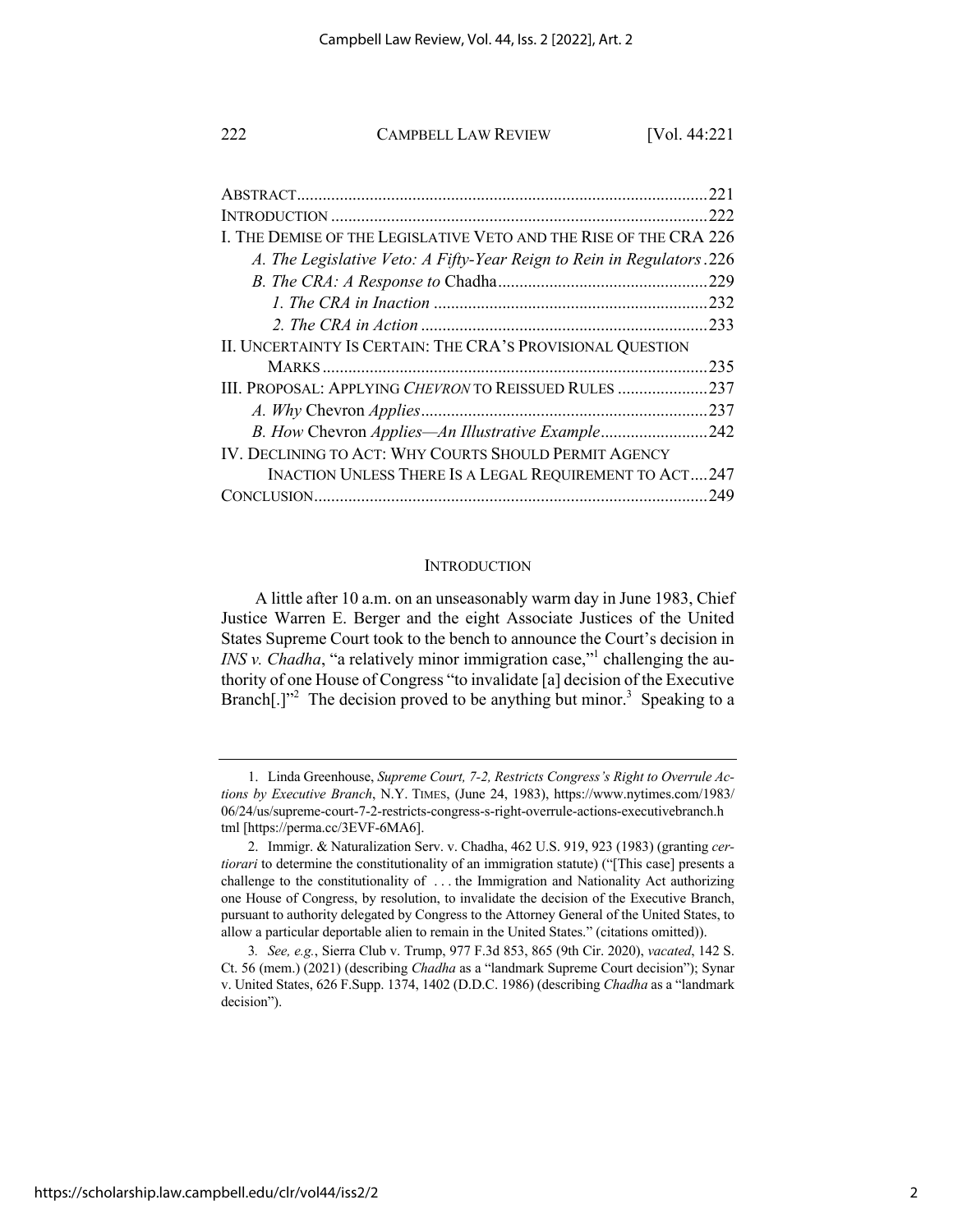"half empty" courtroom, $4$  Chief Justice Berger, who authored the majority opinion, announced that the Court was affirming the decision of the Ninth Circuit,<sup>5</sup> which held the legislative veto was unconstitutional.<sup>6</sup> In reaching this conclusion, the Court not only invalidated more than 200 veto provisions in more than 100 federal laws,<sup>7</sup> but also took from Congress an increasingly used method of checking and, in some instances, overturning rules promulgated by administrative agencies.<sup>8</sup>

Thirteen years after the Supreme Court's decision in *Chadha*, Congress enacted, and the President signed into law, the Congressional Review Act<sup>9</sup>—a Congressional oversight tool designed to provide Congress with an expedited method of overturning rules promulgated by administrative agencies but crafted to address the Constitutional shortcomings of the legislative veto.<sup>10</sup> Procedurally, the CRA requires that all federal agencies submit a report on final agency rules to each House of Congress before a rule can take effect.<sup>11</sup> If Congress introduces a joint resolution of disapproval within the statutory review period, and the President signs the joint resolution into law or Congress overrides the President's veto, then the "rule shall not take effect."<sup>12</sup> Perhaps more importantly, the CRA provides that "[a] rule that does not take effect . . . may not be reissued in substantially the same form<sup>[.]"13</sup> Thus, the CRA provides Congress and the President with both immediate and future control over an agency's discretionary rulemaking authority. $14$ 

Though enacted in 1996, the CRA was infrequently used in the years following its codification in the U.S. Code.<sup>15</sup> This changed in 2016, when

9. Contract with America Advancement Act of 1996, Pub. L. No. 104-121, § 251, 110 Stat. 847, 868–74 (1996).

10*. See* Cary Coglianese & Gabriel Scheffler, *What Congress's Repeal Efforts Can Teach Us About Regulatory Reform*, 3 ADMIN. L. REV. 43, 47 (2017).

- 12. § 801(b)(1), (a)(2)(B)(3)(B), (c)(1)–(2).
- 13. § 801(b)(2).
- 14*. See* § 801(b)(1)–(2), (c)(1).

15*. See* Stephen Santulli, Essay, *Use of the Congressional Review Act at the Start of the Trump Administration: A Study of Two Vetoes*, 86 GEO. WASH. L. REV. 1373, 1380 (2018)

<sup>4</sup>*. See* Greenhouse, *supra* note 1.

<sup>5</sup>*. Id.* 

<sup>6</sup>*. See* Chadha v. Immigr. & Naturalization Serv., 634 F.2d 408, 411 (9th Cir. 1980) *aff'd sub nom.* Immigr. & Naturalization Serv. v. Chadha, 462 U.S. 919 (1983).

<sup>7.</sup> LAWRENCE C. DODD & BRUCE I. OPPENHEIMER, CONGRESS RECONSIDERED 368 (3d ed. 1985).

<sup>8</sup>*. See* David A. Martin, *The Legislative Veto and the Responsible Exercise of Congressional Power*, 68 VA. L. REV. 253, 259 (1982).

<sup>11</sup>*. See* 5 U.S.C. § 801(a)(1)(A).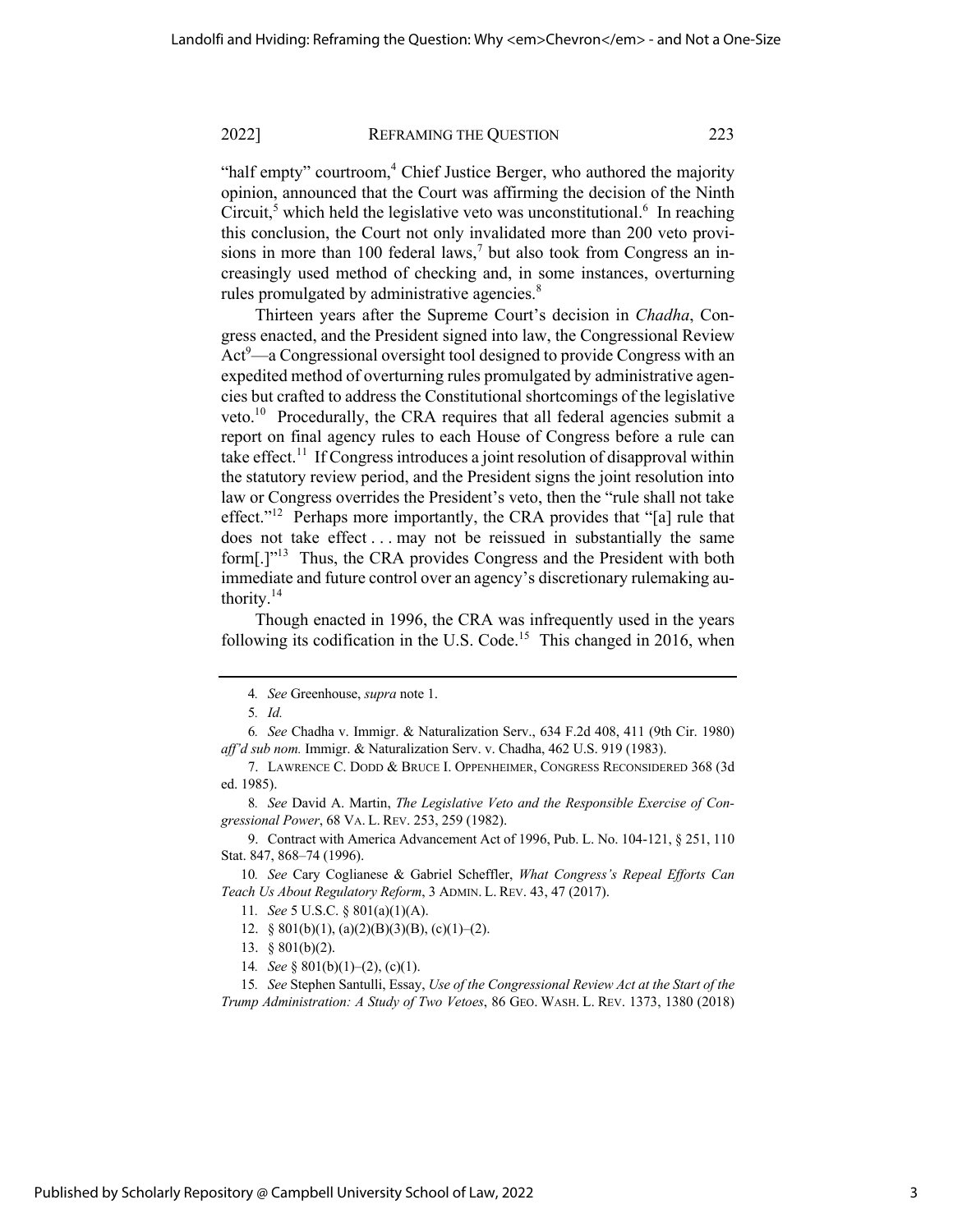President-elect Donald Trump's win in the general election—coupled with continued Republican control of both the Senate and the House of Representatives<sup>16</sup>—provided Congress and the new Administration with a unique opportunity to employ the rarely-used CRA to repeal a handful of Obama-era regulations.<sup>17</sup> And the Trump Administration did just that. Indeed, the Administration used the CRA to roll back fourteen Obama-era regulations between January and May  $2017<sup>18</sup>$  But the Trump Administration did not stop there. The Administration would go on to use the CRA two more times: once to invalidate a Trump-era Consumer Financial Protection Bureau (CFPB) rule related to arbitration,<sup>19</sup> and again to reject CFPB guidance related to indirect auto lending and compliance with the Equal Credit Opportunity Act.<sup>20</sup>

When the Democrats took back the White House in January 2021, Democratic control of Congress provided the newly elected Administration with an opportunity to use the CRA to nix rules promulgated in the waning hours of the Trump Administration.<sup>21</sup> Unsurprisingly, the Biden Administration took advantage of the opportunity. On June 30, 2021, President Biden signed three CRA resolutions, which cast aside Trump-era rules

<sup>(</sup>noting that between 1996 and 2017, the CRA was only used once to invalidate an OSHA ergonomics rule) ("Because [CRA] resolutions of disapproval require a presidential signature and an administration generally will not issue regulations with which it disagrees, CRA [resolutions of disapproval] are likely to succeed only in periods following a presidential transition from one party to the other.") *But see* Act of Nov. 1, 2017, Pub. L. No. 115-74, 131 Stat. 1243 (providing for congressional disapproval of Trump-era rule submitted for Congressional review by Consumer Financial Protection Bureau relating to arbitration agreements).

<sup>16</sup>*. See* Eric Bradner, *Republicans Keep Control of Congress*, CNN: POLITICS (Nov. 9, 2016, 3:08 AM), http://www.cnn.com/2016/11/08/politics/congress-balance-of-power-201 6-election/index.html [https://perma.cc/9F2P-YBUJ].

<sup>17</sup>*. See* Emmarie Huetteman, *How Republicans Will Try to Roll Back Obama Regulations*, N.Y. TIMES (Jan. 30, 2017), https://www.nytimes.com/2017/01/30/us/politics/congre ssional-review-act-obama-regulations.html [https://perma.cc/T8SB-547W].

<sup>18</sup>*. See* Eric Lipton & Jasmine C. Lee, *Which Obama-Era Rules Are Being Reversed in the Trump Era*, N.Y. TIMES (May 18, 2017), https://www.nytimes.com/interactive/2017 /05/01/us/politics/trump-obama-regulations-reversed.html [https://perma.cc/P9TY-BLJA].

<sup>19</sup>*. See* 131 Stat. at 1243.

<sup>20</sup>*. See* Act of May 21, 2018, Pub. L. No. 115-172, 132 Stat. 1290.

<sup>21.</sup> Ann Navaro et al., *Will Congress Rollback Trump Regulatory Actions to Advance the Biden Policy Agenda?*, JD SUPRA (Jan. 25, 2021), https://www.jdsupra.com/legalnews/w ill-congress-rollback-trump-regulatory-7039286/ [https://perma.cc/QB8U-KFBN].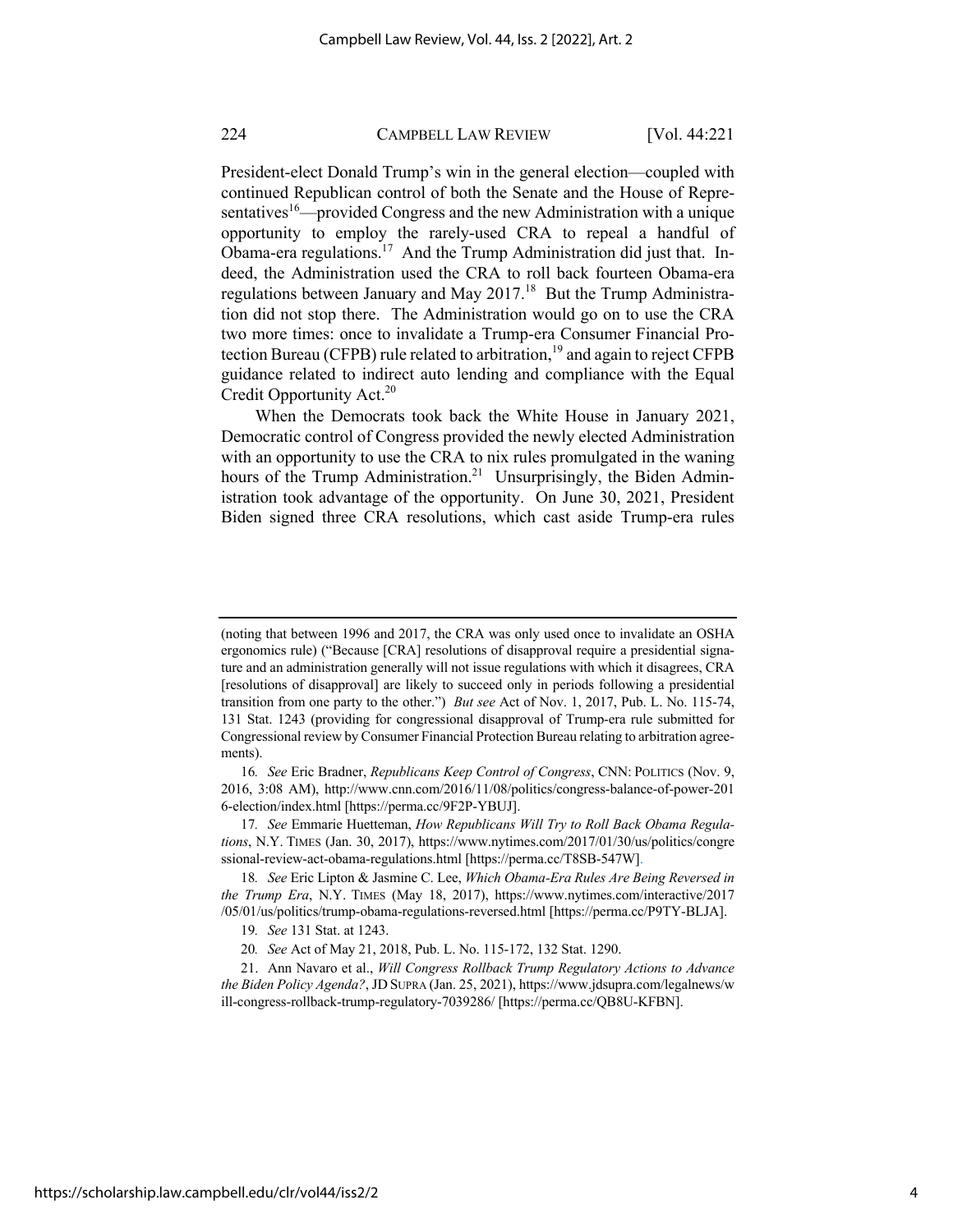related to methane emissions, third-party lending, and workplace discrimination.22

While the CRA has become an increasingly effective regulatory oversight tool, its increased use has raised several legal questions. Indeed, a party affected by a rule rejected by the Trump Administration in April 2017 filed suit in federal court alleging the CRA is unconstitutional because it violates the constitutionally mandated process for lawmaking—bicameralism and presentment—set forth in Article I of the U.S. Constitution.<sup>23</sup> Further, the extent of the CRA's prohibition on future rulemaking remains largely undefined, as courts have not handled challenges alleging agency action, or perhaps inaction, conflicted with the CRA's "substantially the same form" provision.<sup>24</sup>

And the latter uncertainty could be costly. Although the exact cost of formulating a rule is unclear,  $25$  loose estimates suggest that rule development costs can total in the millions of dollars.<sup>26</sup> Accordingly, an agency acting under the assumption that it is permitted to promulgate a rule only to have the rule stricken for violating the CRA's future rulemaking prohibition could impose substantial and unnecessary costs on taxpayers. Conversely, an agency using the CRA to justify inaction notwithstanding an agency statute requiring action could also impose high costs on taxpayers via losses in regulatory benefits. $27$ 

24. 5 U.S.C. § 801(b)(2).

25*. See* U.S. GOV'T ACCOUNTABILITY OFF., GAO-09-205, FEDERAL RULEMAKING: IMPROVEMENTS NEEDED TO MONITORING AND EVALUATION OF RULES DEVELOPMENT AS WELL AS TO THE TRANSPARENCY OF OMB REGULATORY REVIEWS 2-3 (2009) ("[A]gency officials informed [GAO] . . . that little systematic information existed within agencies on the time, staffing, and contracting costs associated with the development of individual rules or the required analyses that support rulemakings.").

26*. See id.* at 21–23.

27. A draft executive document estimated the annual economic benefits of 24 EPA clean air rules ranged from \$171.1 to \$667.9 billion. OFF. OF INFO. AND REGUL. AFF., OFF. OF. MGMT. AND BUDGET, 2016 DRAFT REPORT TO CONGRESS ON THE BENEFITS AND COSTS OF FEDERAL REGULATIONS AND AGENCY COMPLIANCE WITH THE UNFUNDED MANDATES REFORM

<sup>22</sup>*. See* Act of June 30, 2021, Pub L. No. 117-22, 135 Stat. 294; Act of June 30, 2021, Pub. L. No. 117-23, 135 Stat. 295; Act of June 30, 2021, Pub. L. No. 117-24, 135 Stat. 296.

<sup>23</sup>*. See* Brief of Plaintiff-Appellant at 22, Ctr. for Biological Diversity v. Bernhardt, 946 F.3d 553 (9th Cir. 2019) (No. 18-35629); *see also* Ctr. for Biological Diversity v. Zinke, 313 F. Supp. 3d 976, 988 (D. Alaska 2018), *aff'd sub nom.*, *Bernhardt*, 946 F.2d 553 (9th Cir. 2019) (concluding the CRA did not violate Article 1 of the U.S. Constitution); *Bernhardt*, 946 F.3d at 562 (affirming district court decision). Though the Supreme Court has yet to weigh in on the merits of a Constitutional challenge to the CRA and the issue therefore remains unresolved, this Article focuses solely on the CRA's effect on future rulemaking, and does not consider or address arguments related to the CRA's constitutionality.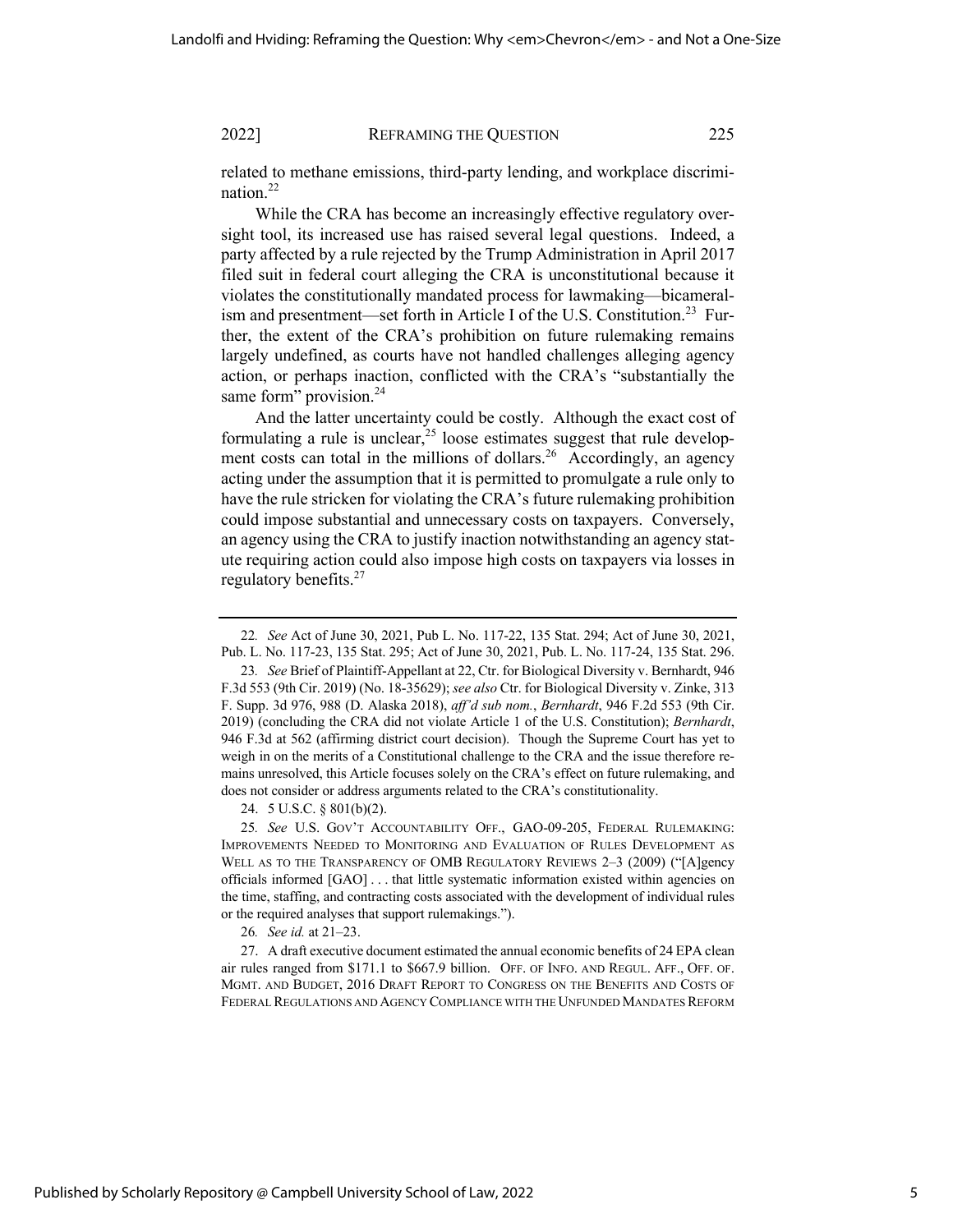This Article aims to reduce the uncertainty surrounding the CRA by providing a legal framework for courts dealing with allegations that agency action or inaction is unlawful because of a prior CRA resolution of disapproval. Part II provides background on the development and use of the CRA. Part III discusses the CRA's provisional uncertainty. Part IV argues courts need not adopt a uniform interpretation of the CRA's "substantially the same form" provision and that courts should use *Chevron* to evaluate whether a reissued rule runs afoul of a CRA resolution of disapproval. Part V suggests courts should not compel agency action following a CRA resolution unless discrete agency action is required by law.

# I. THE DEMISE OF THE LEGISLATIVE VETO AND THE RISE OF THE CRA

After the Supreme Court struck down the legislative veto, $28$  Congress adopted the CRA as a workable alternative.<sup>29</sup> Although Congress rarely used the CRA in its early years, the CRA has emerged as a frequently invoked regulatory oversight tool.<sup>30</sup>

# *A. The Legislative Veto: A Fifty-Year Reign to Rein in Regulators*

Unofficially referred to by some as "the fourth branch of government,"<sup>31</sup> administrative agencies have long been a double-edged sword for Congress.32 While administrative agencies offer legislators a practical tool to more efficiently regulate in an "increasingly complex world"<sup>33</sup> by delegating broad policymaking authority to administrative agencies, Congress

- 28*. See infra* Section II(A).
- 29*. See infra* Section II(B).
- 30*. See infra* Section II(B)(i)–(ii).

31. Jonathan Turley, *The Rise of the Fourth Branch of Government*, WASH. POST (May 24, 2013), https://www.washingtonpost.com/opinions/the-rise-of-the-fourth-branch-of-gove rnment/2013/05/24/c7faaad0-c2ed-11e2-9fe2-6ee52d0eb7c1\_story.html [https://perma.cc/W2MH-B4ZP].

32*. See* Michael Rappaport, *A Stronger Separation of Powers for Administrative Agencies*, THE REGULATORY REV. (Dec. 18, 2019), https://www.theregreview.org/2019/12/18/ rappaport-stronger-separation-powers-administrative-agencies/ [https://perma.cc/8ACX-PV A6].

33. Note, *The Mysteries of the Congressional Review Act*, 122 HARV. L. REV. 2162, 2164 (2009).

ACT 10 (2016). The estimated cost imposed by these regulations was between \$41 and \$47.9 billion. *Id.* Accordingly, agency action in the context of clean air regulations had a positive economic impact. *See id.*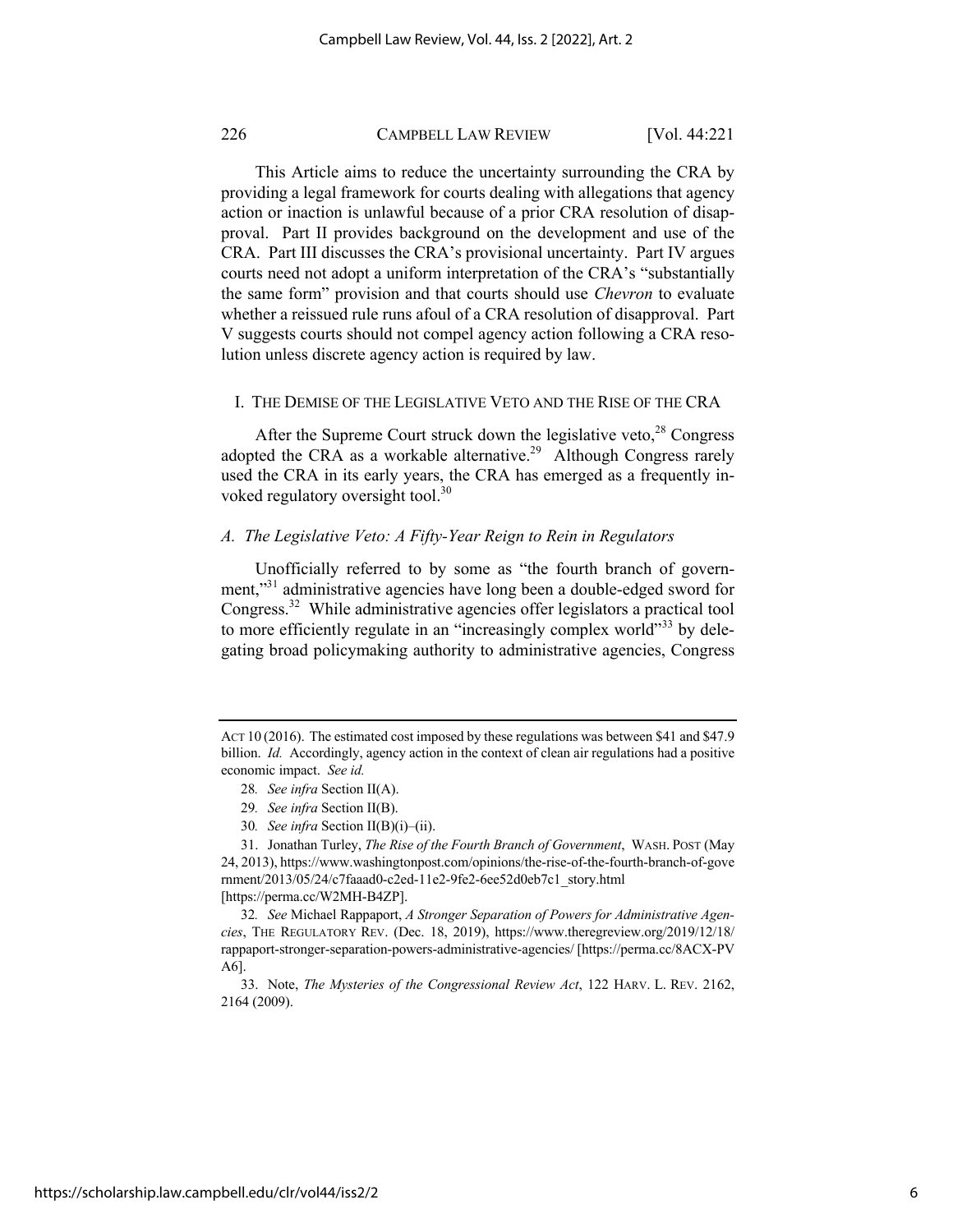has long been concerned with retaining control over these agencies.<sup>34</sup> The legislative veto arose as a pragmatic solution to this concern.<sup>35</sup>

Beginning in the early 1930s, legislative veto provisions provided Congress with control over administrative agencies by requiring congressional review and approval of administrative policy decisions before implementing policy determinations.<sup>36</sup> During the congressional review period, Congress could reject or approve agency action via a joint resolution of both Houses, a resolution of either House, or an act of the relevant standing committee.<sup>37</sup> Notably, legislative veto provisions did not require the President's signature, which ensured congressional disapproval of agency action was not subject to a presidential veto, and therefore provided Congress with more autonomous decision-making.<sup>38</sup> As a result, the legislative veto provided both "a means whereby Congress [could] write legislation giving the executive broad discretion . . . over the fleshing out of policy while retaining for Congress the ultimate authority to approve or disapprove administrative actions."<sup>39</sup>

Although scholars have debated the effectiveness of the legislative veto as a check on agency policymaking discretion, $40$  the legislative veto nevertheless became an increasingly common component of congressional legislation after first emerging in executive branch reorganization proposals in the early 1930s.<sup>41</sup> While including veto provisions more frequently in legislation does not necessarily indicate Congress viewed the legislative veto as an effective check on administrative action, it suggests Congress at least recognized the symbolic value these provisions offered.<sup>42</sup> For proponents of either deregulation or increased agency oversight, legislative veto provisions offered apparent victories to elected officials who promised regulatory accountability.43

But it is likely that the legislative veto was more than a symbolic boilerplate employed to appease constituents. Presidents Truman and

<sup>34</sup>*. See* JESSICA KORN, THE POWER OF SEPARATION: AMERICAN CONSTITUTIONALISM AND THE MYTH OF THE LEGISLATIVE VETO 4–5 (1996).

<sup>35</sup>*. See id.* at 4.

<sup>36</sup>*. See* LAWRENCE C. DODD & RICHARD L. SCHOTT, CONGRESS AND THE ADMINISTRATIVE STATE 229–32 (1979).

<sup>37</sup>*. See id.*

<sup>38</sup>*. See id.* at 229–30.

<sup>39</sup>*. Id.* at 230.

<sup>40</sup>*. See* KORN, *supra* note 34, at 33–34.

<sup>41</sup>*. See* DODD & SCHOTT, *supra* note 36, at 230–32 tbl.6-1.

<sup>42</sup>*. See* KORN, *supra* note 34, at 44.

<sup>43</sup>*. See id.*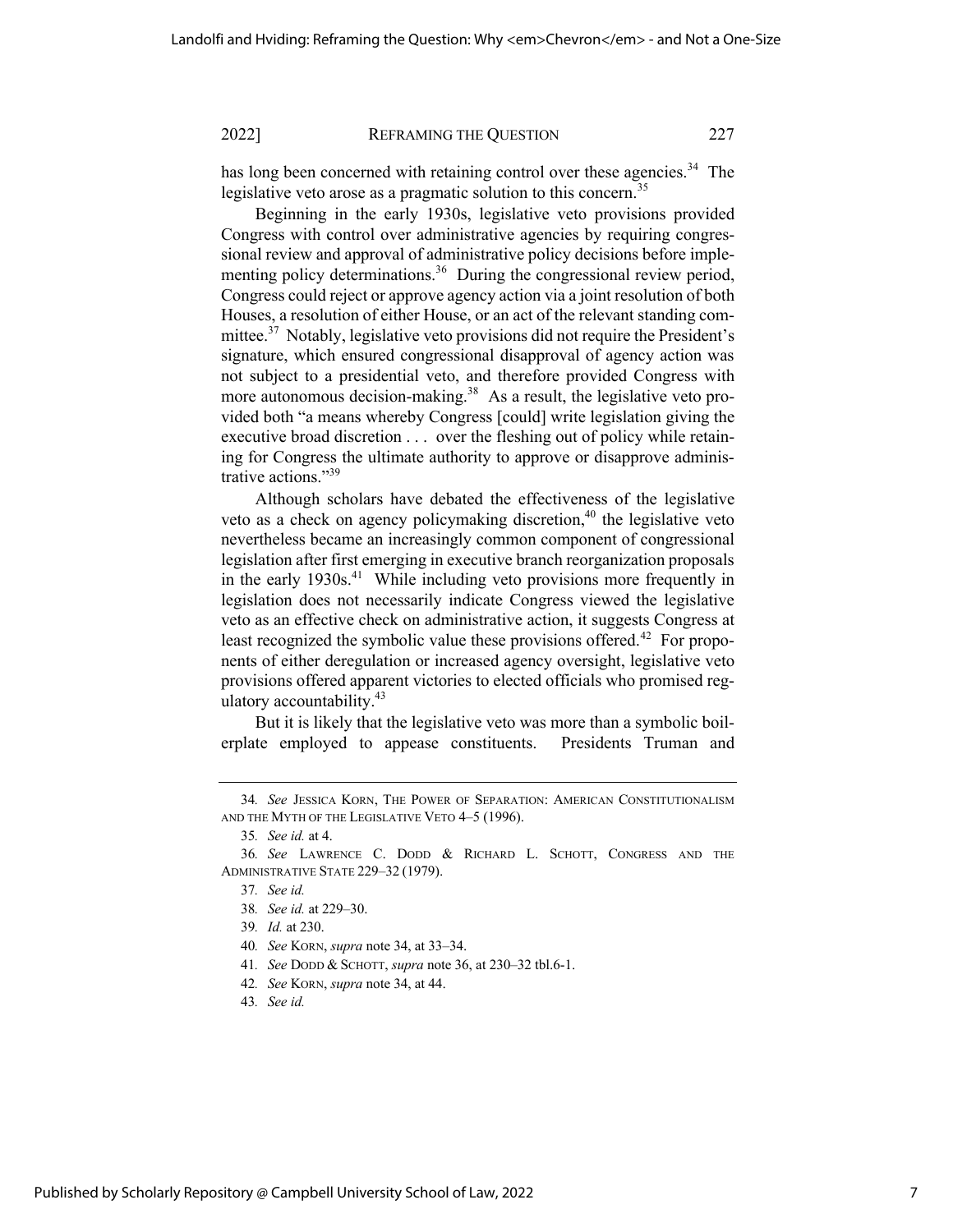Eisenhower both vetoed a number of bills because of veto provisions included in the legislation, $44$  which suggests sitting presidents recognized the substantive power of the legislative veto. Further, the frequent inclusion of legislative veto provisions in legislation implies Congress recognized that the legislative veto provided an additional administrative oversight tool, regardless of whether it was the most effective or frequently used oversight tool.<sup>45</sup> Justice Byron R. White even noted that the "prominence of the legislative veto mechanism in our contemporary political system . . . can hardly be overstated. It has become a central means by which Congress secures the accountability of executive and independent agencies."<sup>46</sup>

But claims that the legislative veto was or was not an *effective* oversight tool does little to undermine the contention that the legislative veto was nevertheless an oversight tool available to members of Congress beginning in the early 1930s and continuing through the early 1980s.<sup>47</sup> Further, the frequent inclusion of legislative veto provisions in legislation ensured this oversight tool was widely available even if the provisions were used infrequently or ineffectively.<sup>48</sup>

This changed in 1983 when the Supreme Court issued its decision in *INS v. Chadha*, which effectively invalidated more than 200 legislative veto provisions included in 126 different federal laws.49 In *Chadha*, the Court found the legislative veto provision at issue constituted lawmaking because it had "the purpose and effect of altering the legal rights, duties, and relations of persons  $\dots$  outside the Legislative Branch."<sup>50</sup> The Court reasoned that since the legislative veto constituted lawmaking, it should adhere to the bicameralism and presentment requirements of Article  $I^{51}$  Because the legislative veto used in *Chadha* was subject to neither bicameralism nor

<sup>44</sup>*. See* JOSEPH P. HARRIS, CONGRESSIONAL CONTROL OF ADMINISTRATION 313–14 (1964).

<sup>45</sup>*. See* KORN, *supra* note 34, at 43 (stating that out of fourteen legislative techniques, the legislative veto ranked ninth in effectiveness and fourteenth in frequency of use; referencing findings from Joel D. Aberbach's comprehensive study of congressional oversight mechanisms); *see also* DODD & OPPENHEIMER, *supra* note 7, at 380 ("[T]he very existence of the device sensitizes officials to anticipate and forestall congressional criticism.").

<sup>46.</sup> Immigr. & Naturalization Serv. v. Chadha, 462 U.S. 919, 967–68 (1983) (White, J., dissenting).

<sup>47</sup>*. See* KORN, *supra* note 34, at 43; *see also* DODD & OPPENHEIMER, *supra* note 7, at 368.

<sup>48</sup>*. See* KORN, *supra* note 34, at 43; *see also* DODD & SCHOTT, *supra* note 36, at 230– 32.

<sup>49</sup>*. See Chadha*, 462 U.S. at 959; *see also* DODD & OPPENHEIMER,*supra* note 7, at 368.

<sup>50</sup>*. Chadha*, 462 U.S. at 952.

<sup>51</sup>*. See id.* at 956–58.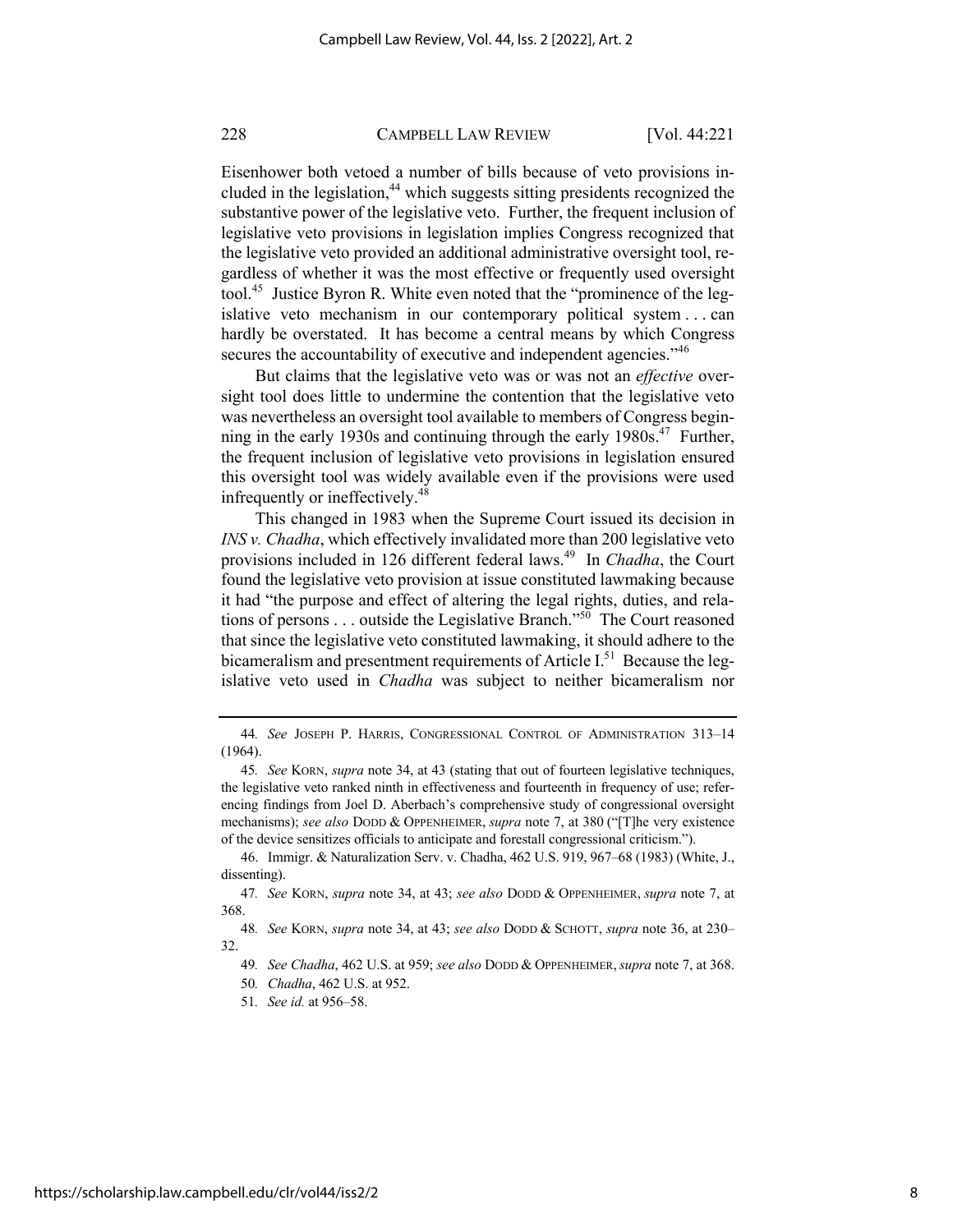presentment, the Court held the one-House legislative veto was unconstitutional.<sup>52</sup>

The implications of the *Chadha* decision have been far-reaching. Although the Court made it clear that the unconstitutional veto provision in *Chadha* could be severed from the otherwise lawful statute,<sup>53</sup> the holding nevertheless affected a significant number of federal laws.<sup>54</sup> As noted above, there were more than 200 veto provisions included in 126 different federal laws when the Court issued its decision in  $1983$ <sup>55</sup> Consequently, the Court's decision invalidated over 200 legislative veto provisions, while leaving the question of severability to a case-by-case determination.<sup>56</sup> Beyond the decision's effect on statutes enacted prior to the Court's ruling, the decision also affected future legislation. The Court's decision made it unconstitutional for Congress to include legislative veto provisions in future legislation absent compliance with Article I.<sup>57</sup>

# *B. The CRA: A Response to* Chadha

Eleven years after *Chadha*, Congress underwent an ideological shift when the 1994 election gave Republicans sizable majorities in both Houses of Congress.58 Among the goals of this new Republican-controlled Congress was loosening the regulatory vice squeezing small businesses and decreasing the overall number of federal regulations.<sup>59</sup> After a proposed moratorium on administrative regulations failed,  $60$  a bipartisan group of Senators crafted and unanimously passed legislation that contained an

60*. See id.* at 716–17.

<sup>52</sup>*. See id.* at 956–59.

<sup>53</sup>*. See id.* at 931–35 (noting § 244 of the Immigration and Nationality Act "survives as a workable administrative mechanism without the one-House veto.").

<sup>54</sup>*. See* DODD & OPPENHEIMER,*supra* note 7, at 368.

<sup>55</sup>*. See id.*

<sup>56</sup>*. See* James L. Sundquist, *The Legislative Veto: A Bounced Check*, THE BROOKINGS REVIEW, Fall 1983, at 13, 15.

<sup>57</sup>*. See Chadha*, 462 U.S. at 958 ("To accomplish what has been attempted by one House of Congress in this case requires action in conformity with the express procedures of the Constitution's prescription for legislative action: passage by a majority of both Houses and presentment to the President.").

<sup>58</sup>*. See* Adam M. Finkel & Jason W. Sullivan, A Cost-Benefit Interpretation of the "Substantially Similar" Hurdle in the Congressional Review Act: Can OSHA Ever Utter the E-Word (Ergonomics) Again?, 63 ADMIN. L. REV. 707, 711–12 (2011).

<sup>59</sup>*. See id.* at 712 ("[P]arty leaders were aggressive in their support of regulatory reform.").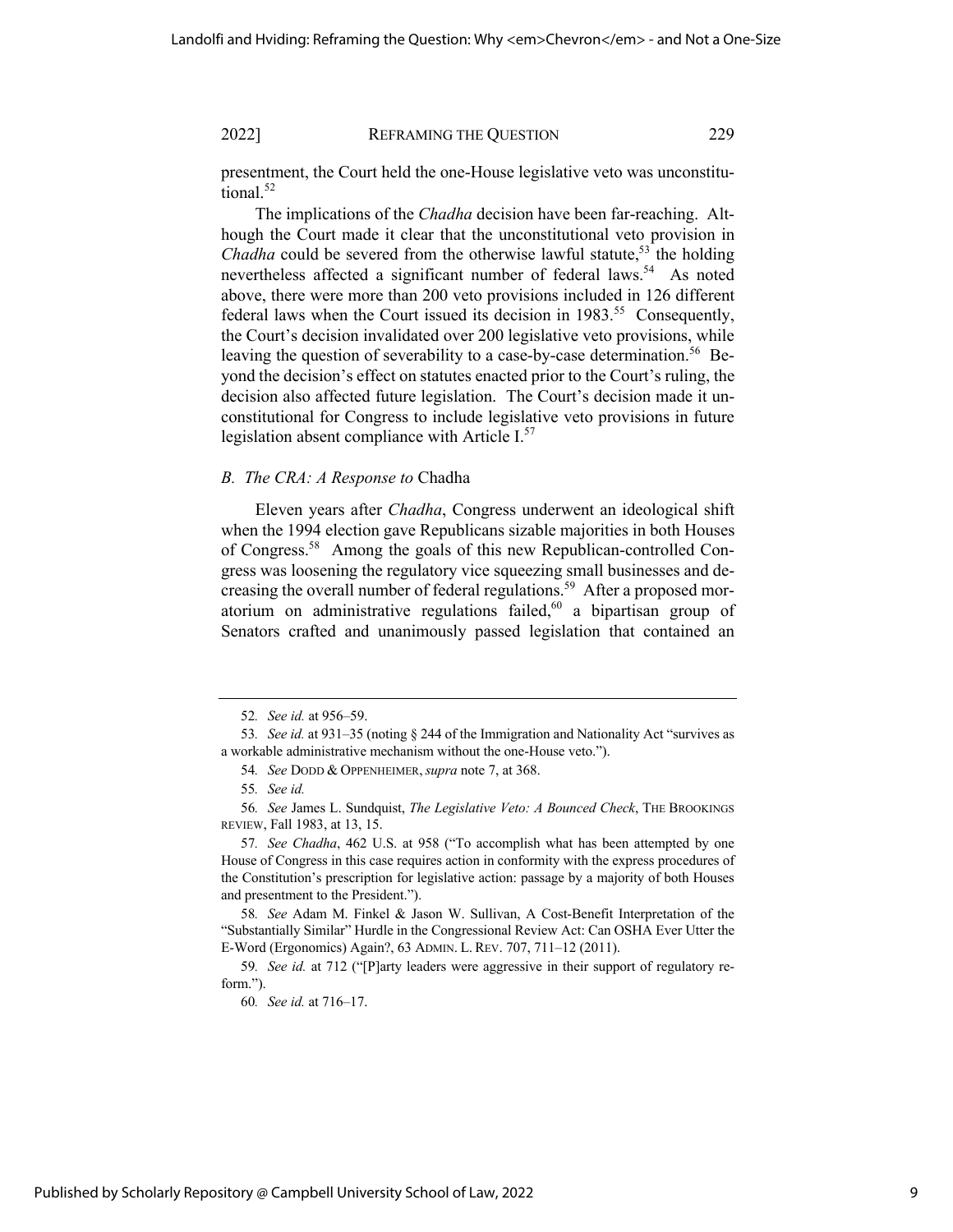oversight tool reminiscent of the legislative veto invalidated by *Chadha*.<sup>61</sup> Although the House initially declined to consider the bill,<sup>62</sup> a version of the bill was eventually included in Title II of the Contract with America Advancement Act of 1996 (Contract with America), which was signed into law by President Clinton on March 29, 1996.<sup>63</sup>

Known as the CRA, this administrative oversight tool is similar to the legislative veto, though it attempts to address the constitutional deficiencies identified in *Chadha*. 64 Indeed, the *Chadha* Court was clear: legislative veto provisions that do not mandate compliance with the bicameralism and presentment requirements of Article I are unconstitutional.<sup>65</sup> In reaching this conclusion, however, the Court suggested that legislative review provisions similar to the legislative veto with streamlined lawmaking provisions could be permissible if Congress simply complied with Article I.<sup>66</sup> The CRA was drafted with this in mind. 67

Specifically, the CRA provides that agencies must submit all rules to Congress for review before they can take effect. $68$  Further, the CRA requires that all "major rules"<sup>69</sup> may not take effect for sixty days after the rule is submitted to Congress for review.<sup>70</sup> During the review period, Congress may enact a joint resolution of disapproval invalidating the rule.<sup>71</sup> If Congress passes a joint resolution of disapproval and the President signs the

66*. See id.* at 958 n.23 ("[Compliance with Article I] does not mean that legislation must always be preceded by debate; on the contrary, we have said that it is not necessary for a legislative body to 'articulate its reasons for enacting a statute.'" (quoting U.S. R.R. Ret. Bd. v. Fritz, 449 U.S. 166, 179 (1980))).

71*. See id.* § 801(b)(1).

<sup>61</sup>*. See* Contract with America Advancement Act of 1996, Pub. L. No. 104-121, § 251, 110 Stat. 847, 868-874 (1996).

<sup>62</sup>*. See* Finkel & Sullivan, *supra* note 58, at 717–18.

<sup>63</sup>*. See id.* at 718; *see also* 110 Stat. at 868-874.

<sup>64</sup>*. See* 5 U.S.C. §§ 801–08; *see also* Paul J. Larkin, Jr., *Reawakening the Congressional Review Act*, 41 HARV. J.L. & PUB. POL'Y 187, 197 (2018) ("The CRA was Congress's attempt to devise a lawmaking procedure that would approximate a legislative veto as closely as *Chadha* would allow.").

<sup>65</sup>*. See* Immigr. & Naturalization Serv. v. Chadha, 462 U.S. 919, 956–58 (1983).

<sup>67</sup>*. See* §§ 801–08.

<sup>68</sup>*. Id.* § 801(a)(1)(A).

<sup>69.</sup> A "major rule" is any rule that the Office of Management and Budget (OMB) finds will, or will likely, cause "(A) an annual effect on the economy of \$100,000,000 or more; (B) a major increase in costs or prices for consumers, individual industries, Federal, State, or local government agencies, or geographic regions; or (C) significant adverse effects on competition, employment, investment, productivity, innovation, or on the ability of United States-based enterprises to compete with foreign-based enterprises[.]" *Id.* §§ 804(2)(A)–(C).

<sup>70</sup>*. Id.* §§ 801(a)(3)(A)(i)–(ii).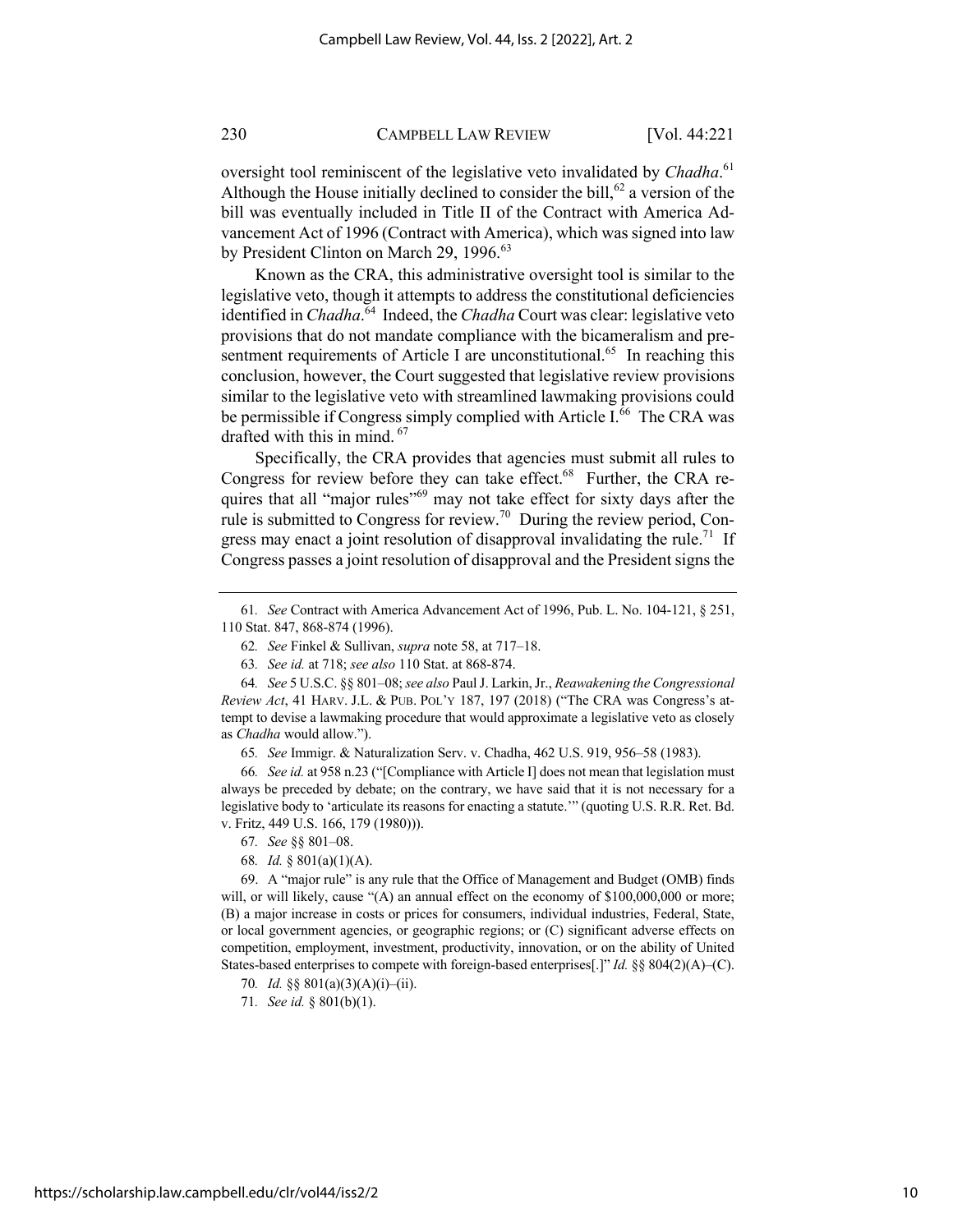resolution into law or Congress overrides the veto,<sup> $72$ </sup> then the rule will not take effect and the agency issuing the rule is barred from reissuing the rule "in substantially the same form" absent an affirmative act of Congress.<sup>73</sup> While it is unclear what "substantially the same form" means, there is no doubt that this phrase gives the CRA its teeth.<sup>74</sup>

Without any additional procedural components, the CRA would not provide oversight advantages otherwise available to Congress via traditional lawmaking procedures.<sup>75</sup> Unsurprisingly then, the CRA adopts the Court's suggestion in *Chadha* and incorporates streamlined and hybrid lawmaking procedures to provide the CRA with existing oversight advantages.<sup>76</sup> The CRA provides a mechanism for senators to bring disapproval resolutions directly to the Senate floor when the relevant committee fails to issue a timely report on a proposed rule.<sup>77</sup> If a committee fails to issue a report on a proposed rule after twenty days, a petition signed by thirty senators will bring the resolution directly to the Senate floor for consideration.<sup>78</sup> The CRA does not give the House a similar committee bypass procedure, though House committee review may be bypassed "when a disapproval resolution is sent from the Senate to the House.  $\mathbb{R}^{79}$  When the Senate sends a disapproval resolution to the House, the House may not refer the resolution to a committee for review.<sup>80</sup>

The CRA also prevents the use of filibusters in the Senate by setting the debate period for disapproval resolutions at no more than ten hours. $81$ Additionally, the CRA provides a "special extended review period for major rules that are submitted to Congress in the final sixty days of a congressional session."<sup>82</sup> Specifically, Congress is given seventy-five days to issue a joint resolution of disapproval for major rules beginning at the start of a subsequent congressional session when a rule is submitted in the final sixty days

82. Note, *supra* note 33, at 2168; *see also* §§ 801(d), 802(e)(2).

<sup>72</sup>*. See id.* § 801(a)(3)(B).

<sup>73</sup>*. Id.* § 801(b)(2).

<sup>74</sup>*. Id.*; *see also* Finkel & Sullivan, *supra* note 58, at 708–09.

<sup>75</sup>*. See* Note, *supra* note 33, at 2165.

<sup>76</sup>*. See* § 802 (requiring participation of both Houses of Congress when enacting a joint resolution); *see also* Immigr. & Naturalization Serv. v. Chadha, 462 U.S. 919, 956–58 (1983).

<sup>77</sup>*. See* § 802(c).

<sup>78</sup>*. See id.*

<sup>79.</sup> Note, *supra* note 33, at 2168.

<sup>80</sup>*. See id.*

<sup>81</sup>*. See* § 802(d)(2).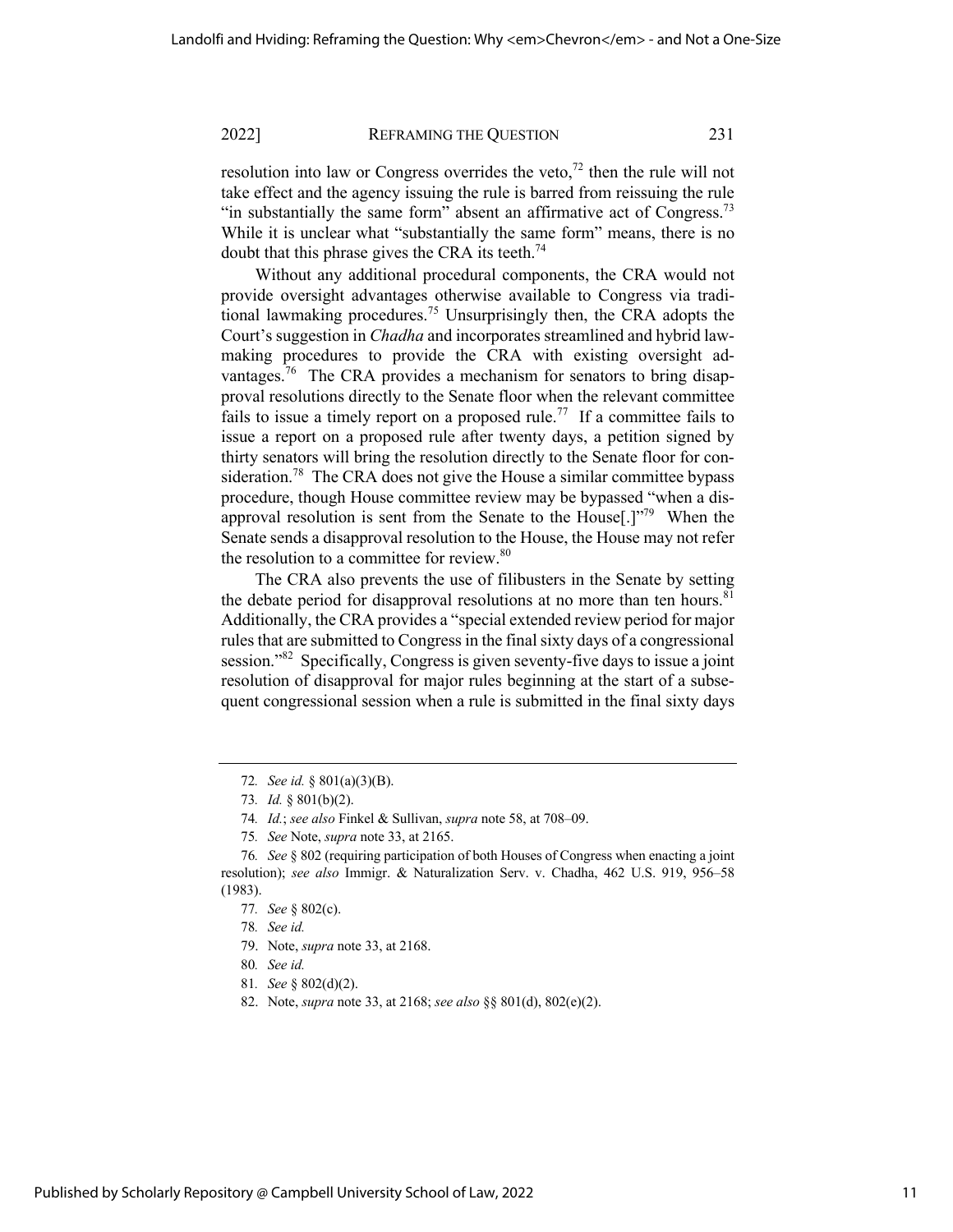of the preceding congressional session.<sup>83</sup> Further, the CRA also provides a legislative template for issuing resolutions of disapproval.<sup>84</sup> This template expedites the legislative process by ensuring resolutions passed in either House of Congress are identical and can therefore "proceed to the President without the need for a conference report."<sup>85</sup>

# *1. The CRA in Inaction*

Notwithstanding the CRA's streamlined lawmaking procedures, Congress rarely used the CRA prior to  $2017<sup>86</sup>$  Although all rules issued by administrative agencies after March 1996 have been subject to CRA review, Congress only successfully used the CRA once between 1996 and 2017.<sup>87</sup> In 2001, President George W. Bush signed a joint resolution voiding a Clinton-era Occupational Safety and Health Administration (OSHA) ergonomics rule.<sup>88</sup> Between 2001 and 2017, Congress passed only five joint resolutions of disapproval.<sup>89</sup> These were all vetoed by President Barack Obama.<sup>90</sup>

Unsurprisingly, commentators have been quick to criticize the effectiveness of the CRA as a practical "restraint on the administrative process,"91 noting that the CRA is best suited for presidential transition periods.92 And this critique makes sense: "a President would be expected to veto a joint resolution disapproving a rule issued by the President's own Administration."<sup>93</sup> Despite scholarly contentions that the CRA is most

88*. See* Act of Mar. 20, 2001, Pub. L. No. 107-5, 115 Stat. 7 ("*Resolved by the Senate and House of Representatives of the United States of America in Congress assembled*, That Congress disapproves the rule submitted by the Department of Labor relating to ergonomics (published at 65 Fed. Reg. 68261 (2000)), and such rule shall have no force or effect.").

89*. See* MAEVE P. CAREY & CHRISTOPHER M. DAVIS, CONG. RSCH. SERV., R43992, THE CONGRESSIONAL REVIEW ACT (CRA): FREQUENTLY ASKED QUESTIONS 5 n.19 (2021).

90*. Id.*

91. Note, *supra* note 33, at 2183.

92*. See id.* at 2169; *see also* Finkel & Sullivan, *supra* note 58, at 729 ("[T]he CRA may be at its most useful when there is a significant realignment in party control over the Legislative and Executive Branches[.]"); CAREY & DAVIS, *supra* note 89, at 6 ("During a transition following the inauguration of a new President . . . the CRA is more likely to be used successfully.").

93. CAREY & DAVIS,*supra* note 89, at 4.

<sup>83</sup>*. See* § 802(e)(2).

<sup>84. § 802(</sup>a) ("Congress disapproves the rule submitted by the relating to and such rule shall have no force or effect.' (The blank spaces being appropriately filled in).").

<sup>85.</sup> Note, *supra* note 33, at 2168.

<sup>86</sup>*. See id.* at 2169.

<sup>87</sup>*. Id.*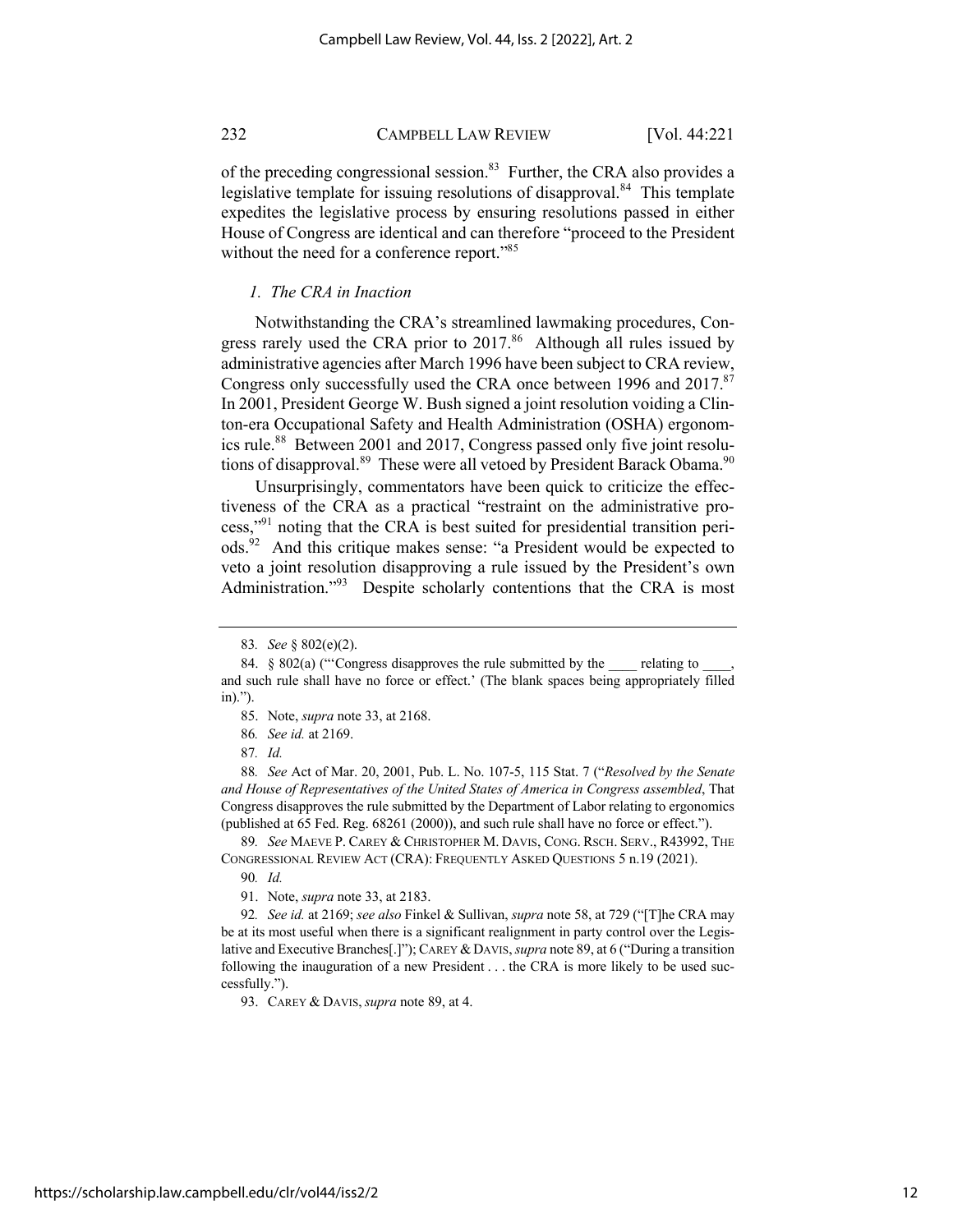effective during times of presidential transitions, scholars have observed that past practice suggests that even in the context of presidential transitions, the CRA may not be an administration's preferred administrative oversight  $tool.<sup>94</sup>$ 

# *2. The CRA in Action*

Despite commentary questioning the effectiveness of the CRA, the Trump and Biden Administrations effectively used the CRA.<sup>95</sup> For example, the Trump Administration signed sixteen joint resolutions of disapproval into law between January 2017 and May 2018.<sup>96</sup> The negated rules include a Department of the Interior rule limiting permissible hunting techniques for certain animals at Alaskan wildlife refuges,  $97$  a Federal Communications Commission rule requiring broadcasting companies to solicit consumer consent before collecting and selling consumer data,<sup>98</sup> and a Social Security Administration rule (SSA) providing the SSA with a reporting system to provide the Department of Justice with information on mentally unstable individuals who should be barred from purchasing a firearm.<sup>99</sup> Included among the now invalidated rules were rules promulgated by independent agencies.<sup>100</sup> Prior to the Trump Administration, the CRA had never invalidated independent agency rules.<sup>101</sup>

<sup>94</sup>*. See* Note, *supra* note 33, at 2175–76 (noting that although twenty-two rules finalized near the end of Bush's second term were subject to CRA review and repeal, the Obama Administration used alternative tools to rescind unpopular Bush-era administrative rules rather than the CRA).

<sup>95</sup>*. See Uses of the Congressional Review Act During the Biden Administration*, BALLOTPEDIA, https://ballotpedia.org/Uses\_of\_the\_Congressional\_Review\_Act\_during\_the Biden\_administration [https://perma.cc/K35T-A92U].

<sup>96</sup>*. See* Paul J. Larkin, Jr., *The Trump Administration and the Congressional Review Act*, 16 GEO.J.L. & PUB. POL'Y 505, 509 (2018).

<sup>97</sup>*. See* Act of Apr. 3, 2017, Pub. L. No. 115-20, 131 Stat. 86; *see also* Non-Subsistence Take of Wildlife, and Public Participation and Closure Procedures, on National Wildlife Refuges in Alaska, 81 Fed. Reg. 52248 (Fish and Wildlife Serv., Aug. 5, 2016).

<sup>98</sup>*. See* Act of Apr. 3, 2017, Pub. L. No. 115-22, 131 Stat. 88; *see also* Protecting the Privacy of Customers of Broadband and Other Telecommunications Services, 81 Fed. Reg. 87274 (FCC, Dec. 2, 2016).

<sup>99</sup>*. See* Act of Feb. 28, 2017, Pub. L. No. 115-8, 131 Stat. 15; *see also* Implementation of the NICS Improvement Amendments Act of 2007, 81 Fed. Reg. 91702 (SSA, Dec. 19, 2016).

<sup>100</sup>*. See, e.g.*, 131 Stat. 88 (invalidating rule promulgated by the FCC); Act of Feb. 14, 2017, Pub. L. No. 115-4, 131 Stat. 9 (invalidating rule promulgated by the SEC).

<sup>101.</sup> Before 2017, the CRA had only invalidated the OSHA Ergonomics rule. OSHA is an executive agency located in the Department of Labor. *See* CAREY & DAVIS, *supra* note 89, at 28 app. A.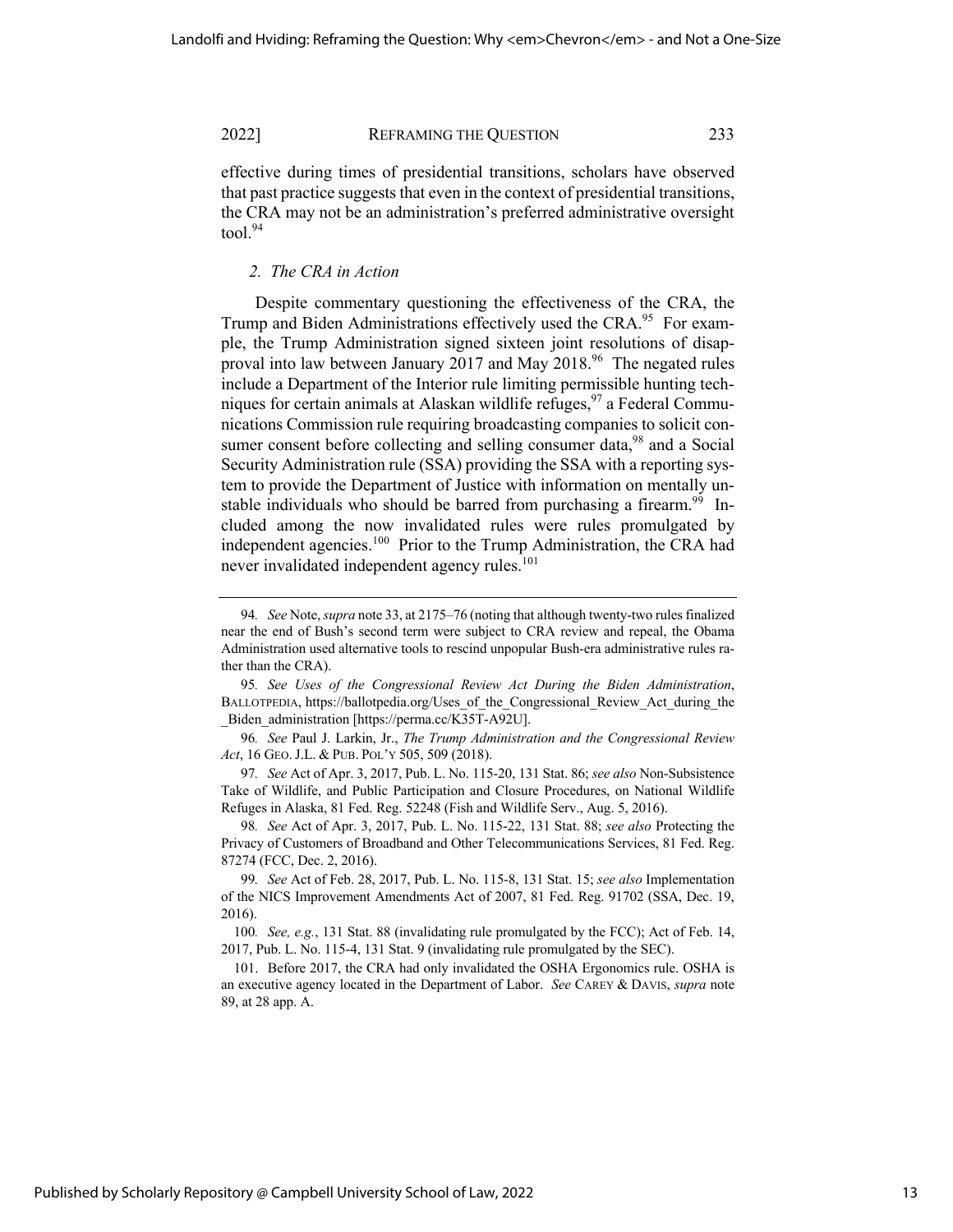In addition to invalidating Obama-era regulations, President Trump signed a joint resolution negating one of his own Administration's CFPB rules prohibiting certain financial institutions from using pre-dispute arbitration agreements to bar consumer class actions.<sup>102</sup> It was the first time a sitting President used the CRA to invalidate an agency rule promulgated by his own Administration.<sup>103</sup> Use of the CRA continued when President Biden assumed the presidency.104 On June 30, 2021, President Biden signed three CRA Resolutions into law, which invalidated three administrative rules enacted late in the Trump Administration.<sup>105</sup>

Going forward, it appears the CRA's frequent use is poised to continue. Indeed, the Trump and Biden Administrations have both displayed the potency of the CRA as a check on not only a previous administration's late term rulemaking (sometimes referred to as "midnight" rules)<sup>106</sup> but also on independent agencies.<sup>107</sup> This, coupled with alternating single-party control of the White House and Congress "at the beginning of a new president's term,"<sup>108</sup> and an increasingly polarized climate where "[m]ost . . . intense partisans believe the opposing party's policies 'are so misguided that they threaten the nation's well-being[,]"<sup>109</sup> suggests we have not seen the last of the CRA.

105*. Id.*

106*. See* Lipton & Lee, *supra* note 18; *see also* Note, *supra* note 33, at 2163.

107*. See supra* notes 15–24 and accompanying text.

<sup>102</sup>*. See* Act of Nov. 1, 2017, Pub. L. No. 115-74, 131 Stat. 1243; *see also* Arbitration Agreements, 82 Fed. Reg. 33210 (CFPB, July 19, 2017).

<sup>103.</sup> Prior to the Trump Administration, the CRA had only been used once by President George W. Bush to invalidate a Clinton-era ergonomics rule. *See* CAREY & DAVIS, *supra* note 89, at 28 app. A. Under the Trump Administration, the CRA's initial use only invalidated Obama-era regulations. *See* Lipton & Lee, *supra* note 18.

<sup>104</sup>*. See* Joe Biden, President, Exec. Off. of the President, Remarks by President Biden Signing Three Congressional Review Act Bills into Law: S.J.Res.13; S.J.Res.14; and S.J.Res.15 (June 30, 2021) (transcript available at https://www.whitehouse.gov/briefingroom/speeches-remarks/2021/06/30/remarks-by-president-biden-signing-three-congression al-review-act-bills-into-law-s-j-res-13-s-j-res-14-and-s-j-res-15/?utm\_source=link [https://perma.cc/HGW6-VGRH]).

<sup>108</sup>*. See* Katherine Schaeffer, *Single-Party Control in Washington is Common at the Beginning of a New Presidency, but Tends Not to Last Long*, PEW RESEARCH CENTER (Feb. 3, 2021), https://www.pewresearch.org/fact-tank/2021/02/03/single-party-control-in-washingt on-is-common-at-the-beginning-of-a-new-presidency-but-tends-not-to-last-long/ [https://pe rma.cc/HD22-6EU9].

<sup>109.</sup> PEW RESEARCH CENTER, POLITICAL POLARIZATION IN THE AMERICAN PUBLIC 6 (2014), https://www.pewresearch.org/politics/2014/06/12/political-polarization-in-the-amer ican-public/ [https://perma.cc/XHE7-DP2E] ("Republicans and Democrats are more divided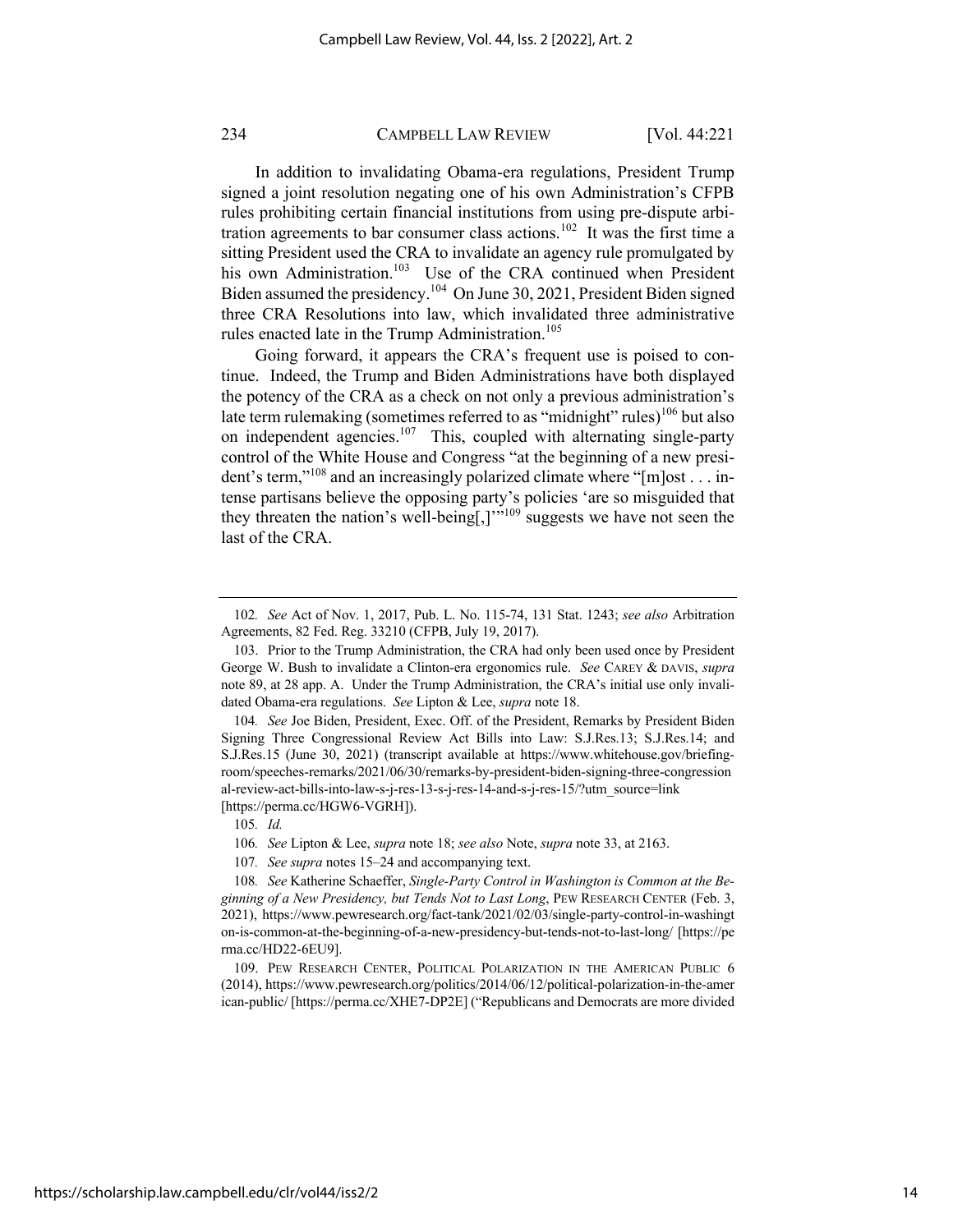# II. UNCERTAINTY IS CERTAIN: THE CRA'S PROVISIONAL QUESTION MARKS

While use of the CRA has increased, so too have concerns regarding the CRA's future effect. Indeed, when a rule is invalidated, agencies are necessarily left with a burning question: "[w]hat kind of phoenix, if any, is allowed to rise from [its] ashes . . . ?"<sup>110</sup> Admittedly, if the CRA's "substantially the same form" prohibition is interpreted too broadly, congressional invalidation of an agency rule may create tension between the joint resolution and an agency's delegated rulemaking authority.<sup>111</sup> Conversely, if the CRA's prohibition on reissuing a rule in "substantially the same form" is interpreted too narrowly, the joint resolution does little to limit an agency's future rulemaking discretion.<sup>112</sup>

Given the uncertainty surrounding the CRA's effect on future rulemaking, it should come as no surprise that several scholars have set out to unpack the meaning of the CRA's "substantially the same form" provision.<sup>113</sup> Of particular relevance is the scholarship of Adam Finkel and Jason Sullivan. In their article, *A Cost-Benefit Interpretation of the "Substantially Similar" Hurdle in the Congressional Review Act: Can OSHA Ever Utter the E-Word (Ergonomics) Again?*, Finkel and Sullivan provide an overview of the CRA and lay out seven plausible interpretations of the "substantially the same form" provision. We briefly summarize each approach below, as Finkel's and Sullivan's scholarship provides good insight into how scholars have set out to interpret the "substantially the same form" provision of the  $CRA$ <sup>114</sup>

As noted above, Finkel and Sullivan identify seven possible interpretations of the CRA's "substantially the same form" provision.<sup>115</sup> The scholars then arrange these seven competing approaches on a spectrum ranging from "least troublesome" to an issuing agency to "most daunting."<sup>116</sup> According to Finkel and Sullivan, the narrowest, and therefore least troubling,

along ideological lines—and partisan antipathy is deeper and more extensive – than at any point in the last two decades.").

<sup>110.</sup> Finkel & Sullivan, *supra* note 58, at 709.

<sup>111.</sup> 5 U.S.C. § 801(b)(2); *see also* Finkel & Sullivan, *supra* note 58, at 759 ("If the bar against reissuing a rule 'in substantially the same form' applied to a wide swath of rules that could be promulgated within the agency's delegated rulemaking authority, this would be tantamount to substantively amending the organic statute.").

<sup>112.</sup> § 801(b)(2); *see also* Finkel & Sullivan, *supra* note 58, at 734.

<sup>113</sup>*. See, e.g.*, Finkel & Sullivan, *supra* note 58, at 734–37.

<sup>114</sup>*. Id.* at 709–11.

<sup>115</sup>*. Id.* at 734.

<sup>116</sup>*. Id.*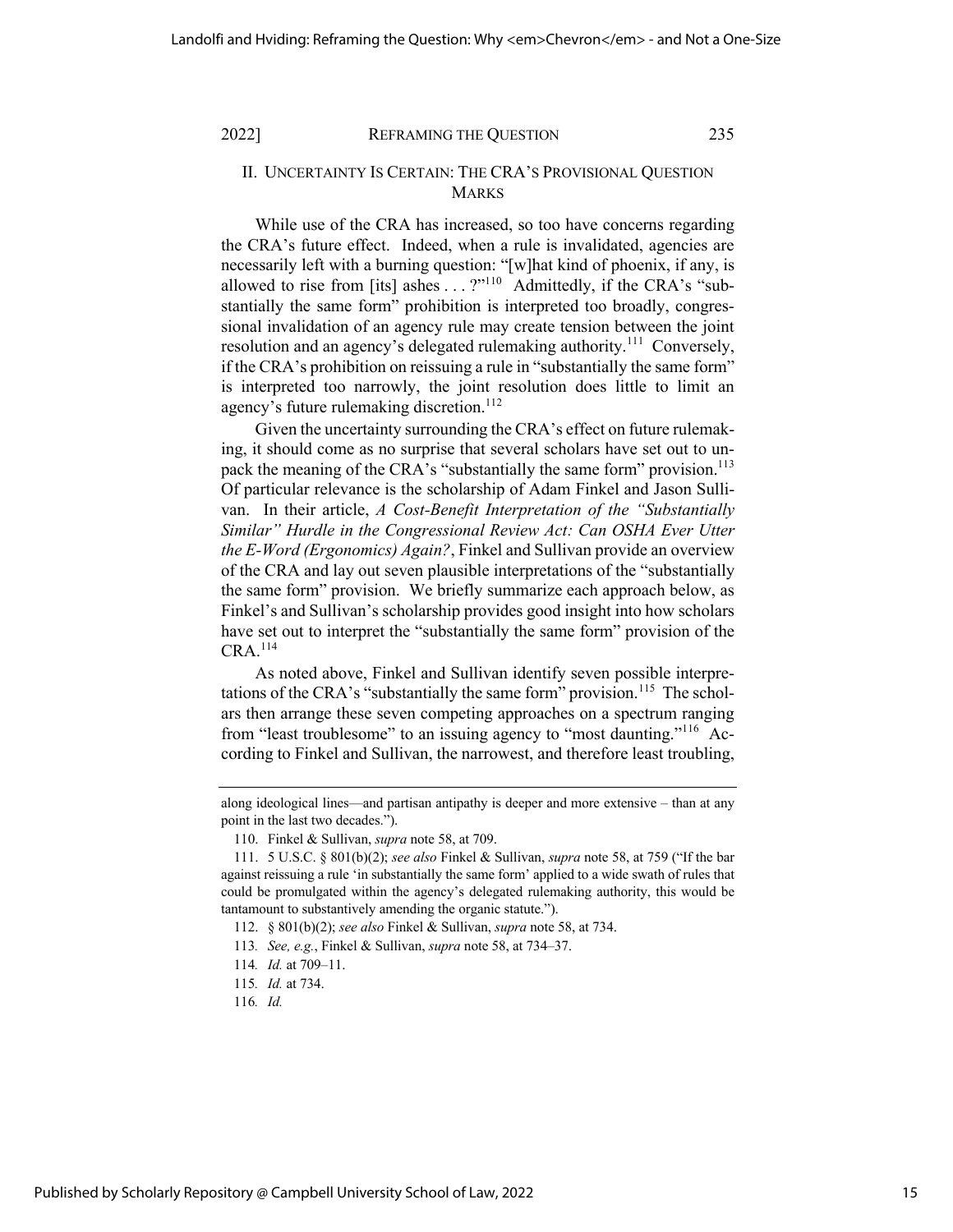approach to interpreting the CRA's effect on future rulemaking would permit agencies to reissue rules identical to one previously invalidated under the CRA as long as the agency asserts external conditions have changed. $117$ Under this interpretation, an "agency could . . . simply claim that although the regulation was . . . in 'substantially the same form,' the effect of the rule is now substantially different  $\dots$ ."<sup>118</sup> A related, but slightly broader interpretation advanced by Finkel and Sullivan provides for the issuance of a rule identical to a previously rejected rule if external conditions have truly changed.<sup>119</sup> In this case, an identical rule may be substantially different even if the language itself has not changed, because the effects of the regulation changed over time. $120$ 

A third interpretation of the "substantially the same" provision is that the reissued rule must be altered so as to change the overall cost benefit analysis (CBA) of the disapproved rule.<sup>121</sup> Under this approach, the sameness of rules would depend on a comparison of the costs and benefits, and not the text of the rule itself.122 A related, but slightly broader iteration of the CBA approach to the CRA would require agencies to both alter the costs and benefits of the rule and fix all issues Congress identified with the rejected rule prior to reissuing the rule.<sup>123</sup>

An even broader approach to determining which rules are substantially similar is for an agency to show it has "learned its lesson" in addition to changing the costs and benefits of the rule and fixing specific problems with the invalidated rule.<sup>124</sup> A related, but again broader, interpretation would require agencies to devise a wholly different regulatory approach if it wishes to regulate in the same area as the invalidated rule in addition to adjusting the CBA, fixing specific problems with the rule, and showing Congress the agency learned its lesson. $125$ 

Finally, Finkel and Sullivan suggest what may be the broadest interpretation of the provision: an agency simply cannot regulate in an area where Congress disapproved a specific regulation.<sup>126</sup> This expansive

117*. Id.* 118*. Id.* 119*. Id.* 120*. Id.* at 734–35. 121*. Id.* at 735. 122*. Id.* 123*. Id.* at 736. 124*. Id.*  125*. Id.*  126*. Id.* at 737.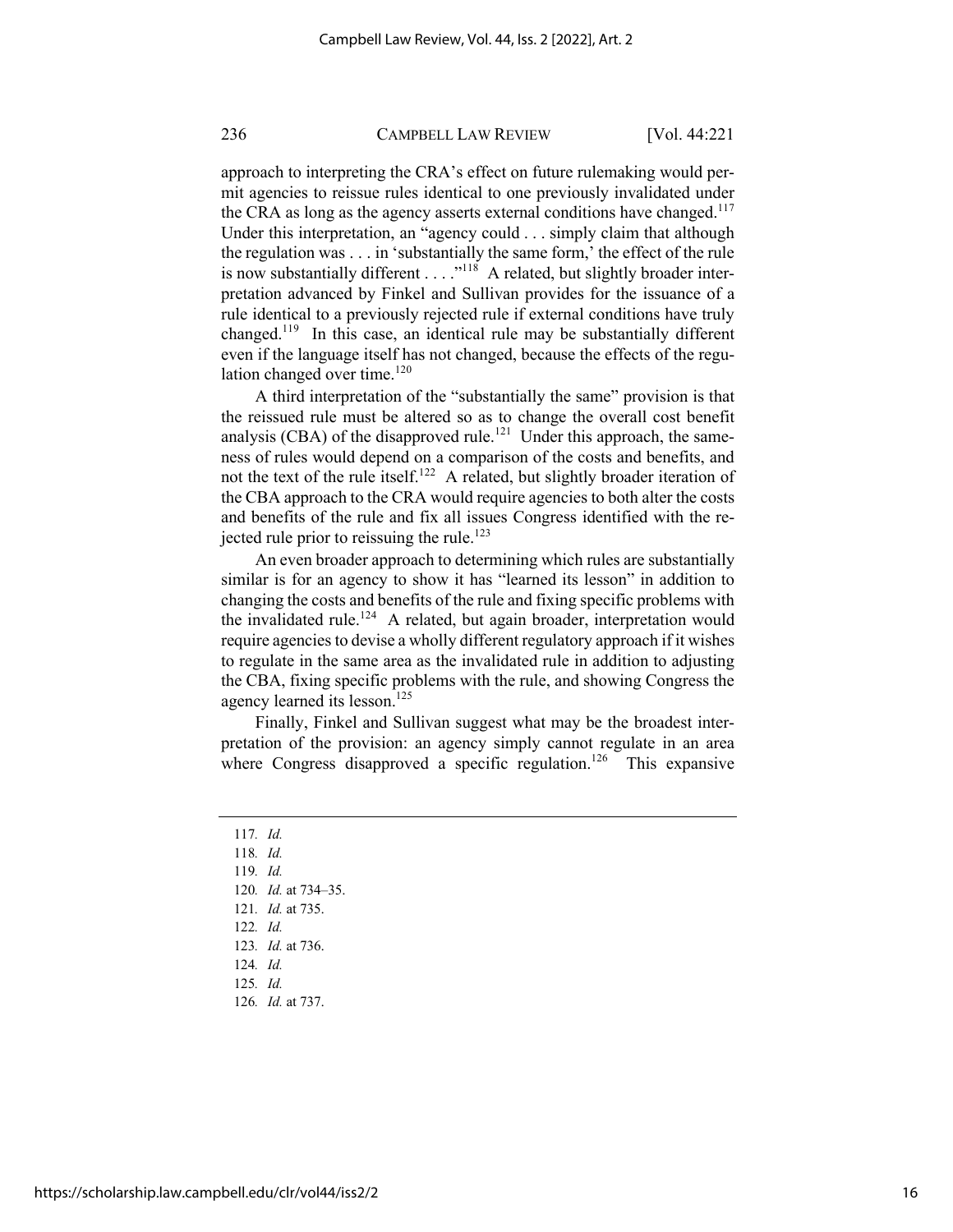reading of "substantially the same form" has perhaps the greatest possible chilling effect on future regulatory action.<sup>127</sup>

The range of interpretations proposed by Finkel and Sullivan highlight the ambiguity inherent in the CRA's "substantially the same form" provision. But these interpretations also highlight an error in the scholarly approach to interpreting the CRA's effect on future rulemaking. Indeed, scholars interpreting the CRA have incorrectly focused on what sameness means with respect to the CRA, rather than what sameness means in the context of the statute authorizing the agency to regulate. This Article proposes a different approach to understanding the future effects of a successful joint resolution of disapproval by reframing the issue. We ask not what the "substantially the same form" provision means in isolation, but instead focus on what a CRA resolution does to an agency's organic statute.

#### III. PROPOSAL: APPLYING *CHEVRON* TO REISSUED RULES

Courts should apply *Chevron* deference to allegations that a proposed agency rule violates the "substantially the same form" restriction because the claim involves the lawfulness of an agency's interpretation of its own statute as modified by the CRA. Under this framework, agencies should be permitted to justify inaction when alleging that promulgating a rule would violate a CRA resolution unless rule promulgation is a discrete agency action required by law.<sup>128</sup>

# *A. Why* Chevron *Applies*

The growth of the administrative state in the twentieth century, $129$  coupled with the Administrative Procedure Act's (APA) judicial review provisions,<sup>130</sup> all but ensured courts would be involved in determining whether regulations fall within or beyond an agency's delegated rulemaking authority. But the court's role in determining the lawfulness of agency rulemaking

<sup>127</sup>*. See id.*

<sup>128</sup>*. See infra* Section IV(B).

<sup>129</sup>*. See* Christopher DeMuth, *Can the Administrative State Be Tamed?*, 8 J. LEGAL ANALYSIS 121, 122–27 (2016) ("[T]he New Deal . . . established many new regulatory agencies[.]" *Id.* at 123.) ("[I]n 1970, Congress began chartering new programs of so-called 'social regulation' devoted to public health and safety, environmental quality, and consumer protection." *Id.* at 125.).

<sup>130</sup>*. See* 5 U.S.C. § 706. The APA provides that courts may hold unlawful agency actions that are "arbitrary, capricious, an abuse of discretion, or not otherwise in accordance with law" or "in excess of statutory . . . authority . . . or short of statutory right." 5 U.S.C. § 706(2)(A), (C).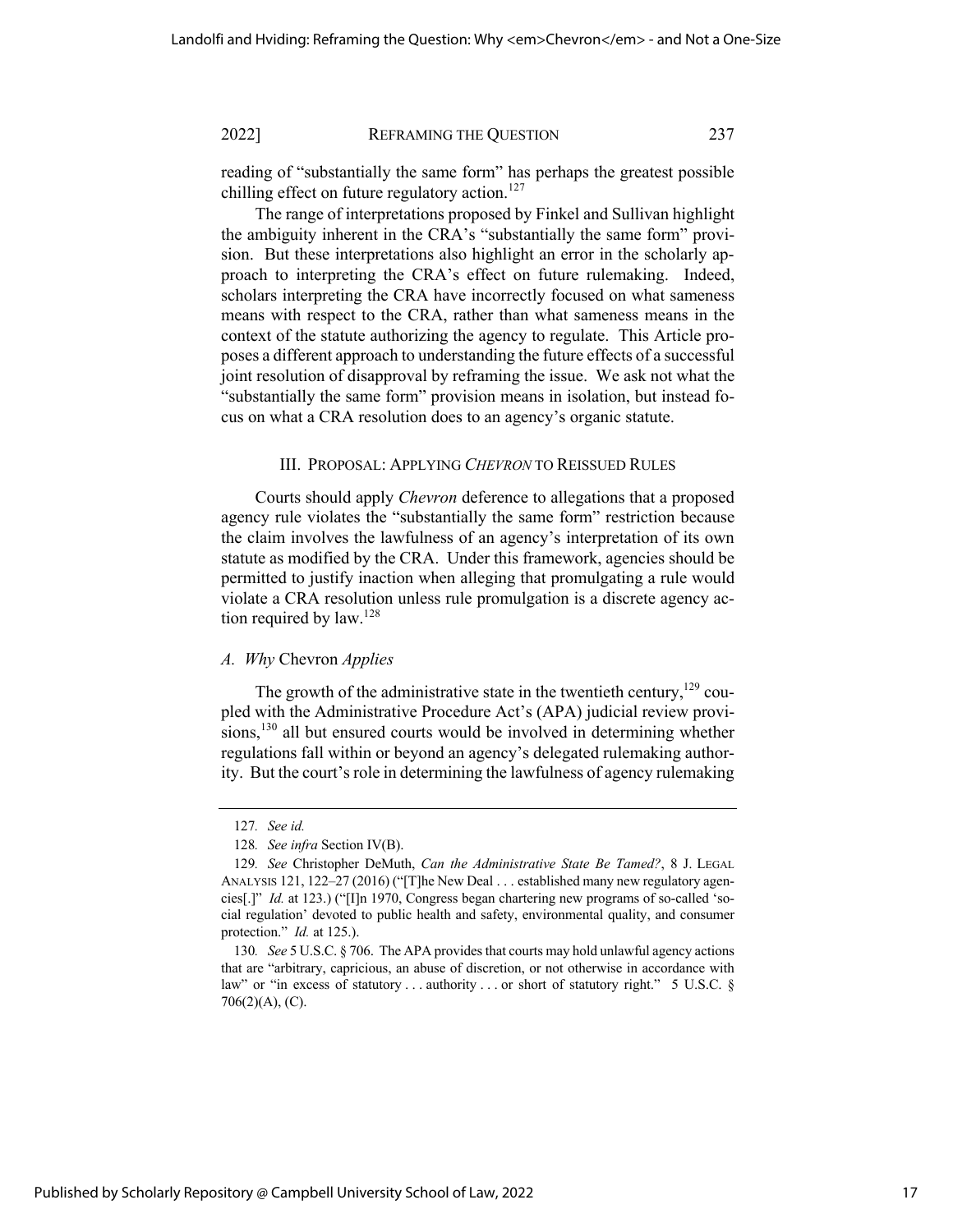was not without tension. Indeed, reviewing an agency's interpretation of its own organic statute pitted "the courts . . . quintessential judicial task of statutory interpretation<sup>7131</sup> against Congress's decision to delegate broad regulatory authority to an agency with expertise in a particular regulatory area.<sup>132</sup> Implicit in this broad delegation of regulatory authority is an agency's authority to fill in any statutory ambiguities. $133$ 

In 1984, the Supreme Court put the issue to rest when it rubber stamped a test to determine when lower courts should afford agency interpretations of their organic statutes heightened deference.<sup>134</sup> The test has two prongs.<sup>135</sup> The first prong asks if the organic statute is clear.<sup>136</sup> Under this inquiry, the court must determine "[i]f the intent of Congress is clear" by evaluating "whether Congress has directly spoken to the precise question at issue."<sup>137</sup> If the court concludes Congress has not addressed the issue directly and the statute is ambiguous, then the court applies the second prong, which simply determines whether the agency's interpretation of the ambiguous statute is a "permissible construction of the statute."<sup>138</sup> Accordingly, "the court does not simply impose its own construction of the statute" under the test outlined in *Chevron*.<sup>139</sup> Instead, a court will generally find an agency's interpretation is a permissible construction of the statute unless its interpretation is "arbitrary or capricious in substance, or manifestly contrary to the statute."<sup>140</sup> This affords agencies significant interpretive deference. $141$ 

Applying *Chevron* deference to a party challenging an agency's alleged violation of the "substantially the same form" prohibition is not straightforward.<sup>142</sup> Although the phrase "substantially the same form" is

142*. See* 5 U.S.C. § 801(b)(2).

<sup>131.</sup> DeMuth, *supra* note 129, at 135.

<sup>132</sup>*. See* Melanie E. Walker, *Congressional Intent and Deference to Agency Interpretations of Regulations*, 66 U. CHI. L. REV. 1341, 1341 (1999).

<sup>133</sup>*. See id.*

<sup>134</sup>*. See* Chevron U.S.A., Inc. v. Nat'l Res. Def. Council, Inc., 467 U.S. 837, 842–44 (1984).

<sup>135</sup>*. See id.*

<sup>136</sup>*. See id.* 

<sup>137</sup>*. Id.* at 842.

<sup>138</sup>*. Id.* at 843.

<sup>139</sup>*. Id.*

<sup>140.</sup> Mayo Found. for Med. Educ. & Rsch. v. United States, 562 U.S. 44, 53 (2011) (quoting Household Credit Servs., Inc. v. Pfennig, 541 U.S. 232, 242 (2004)).

<sup>141</sup>*. See* Kerne H.O. Matsubara, *Domicile Under Immigration and Nationality Act Section 212(c): Escaping the* Chevron *"Trap" of Agency Deference*, 82 CALIF. L. REV. 1595, 1620 ("[O]nly the most egregious or erroneous interpretations . . . will fail under *Chevron* step two.").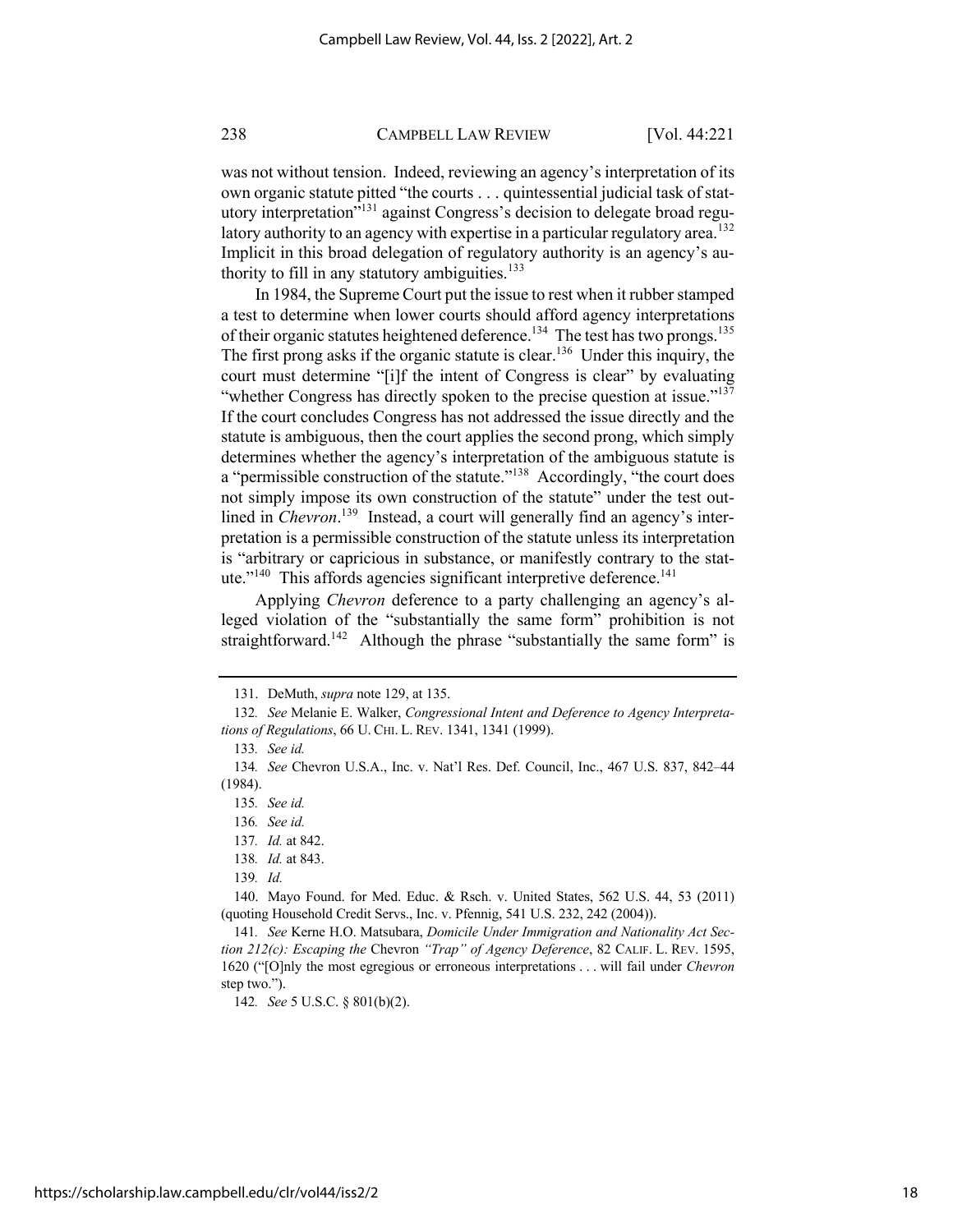inherently ambiguous, *Chevron* deference is only afforded to an agency's interpretation of its own statute.<sup>143</sup> And the CRA is a statute applicable to rulemaking generally and is therefore not applicable to a single agency.<sup>144</sup> Accordingly, some scholars have concluded that courts should not afford agencies *Chevron* deference when a party seeks to prevent enactment of a proposed rule on the grounds that it violates the CRA's "substantially the same form" prohibition because an agency enacting a rule post-CRA nullification amounts to agency interpretation of a shared statute.<sup>145</sup> Instead, these scholars suggest the courts should review these challenges *de novo*. 146

Although these scholars are correct in concluding *Chevron* is ordinarily inapplicable to statutes of general applicability, their analysis is too conclusory. While the CRA is a statute of general applicability and is not administered by a single agency,<sup>147</sup> the passage of a joint resolution has the effect of modifying a statute administered by a single agency.<sup>148</sup> Thus, an agency enacting a rule after Congress enacts a joint resolution of disapproval is not interpreting the CRA; it is interpreting its organic statute *as amended* by a joint resolution passed pursuant to the CRA.<sup>149</sup> Accordingly, a challenge to an agency's proposed rule on the grounds that it is "substantially the same form" as a rule voided under the CRA should be entitled to *Chevron* deference because the proposed rule is an agency's interpretation of its statute as modified by a CRA joint resolution.<sup>150</sup>

Although an agency reissuing a rule may be entitled to *Chevron* deference, the agency will still have to show that its interpretation of the statute as amended by the CRA is a "permissible construction" of the statute if it receives *Chevron* deference.<sup>151</sup> To do so, an agency will need to show that the rule is not "'arbitrary or capricious in substance, or manifestly

<sup>143</sup>*. See id.*; *see also* Sam Batkins & Adam J. White, *Should We Fear 'Zombie' Regulations?*, 40 REGUL. 16, 21 (2017) ("[A]s the courts have stressed, *Chevron* deference is appropriate only when the statute at issue is one that has been committed to that particular agency's exclusive administration[.]").

<sup>144</sup>*. See* § 801(a)(1)(A) ("Before a rule can take effect, the Federal agency promulgating such rule shall submit to each House of the Congress . . . a report containing . . . a copy of the rule.").

<sup>145.</sup> § 801(b)(2); *see also* Batkins & White, *supra* note 143, at 21.

<sup>146</sup>*. See* Batkins & White, *supra* note 143, at 21*.*

<sup>147</sup>*. See supra* notes 144–47 and accompanying text.

<sup>148</sup>*. See infra* notes 166–68 and accompanying text.

<sup>149</sup>*. See infra* notes 166–68 and accompanying text.

<sup>150</sup>*. See* § 801(b)(2); *see also* Chevron U.S.A., Inc. v. Nat'l Res. Def. Council, Inc., 467 U.S. 837, 841–44 (1984).

<sup>151</sup>*. Chevron*, 467 U.S. at 843.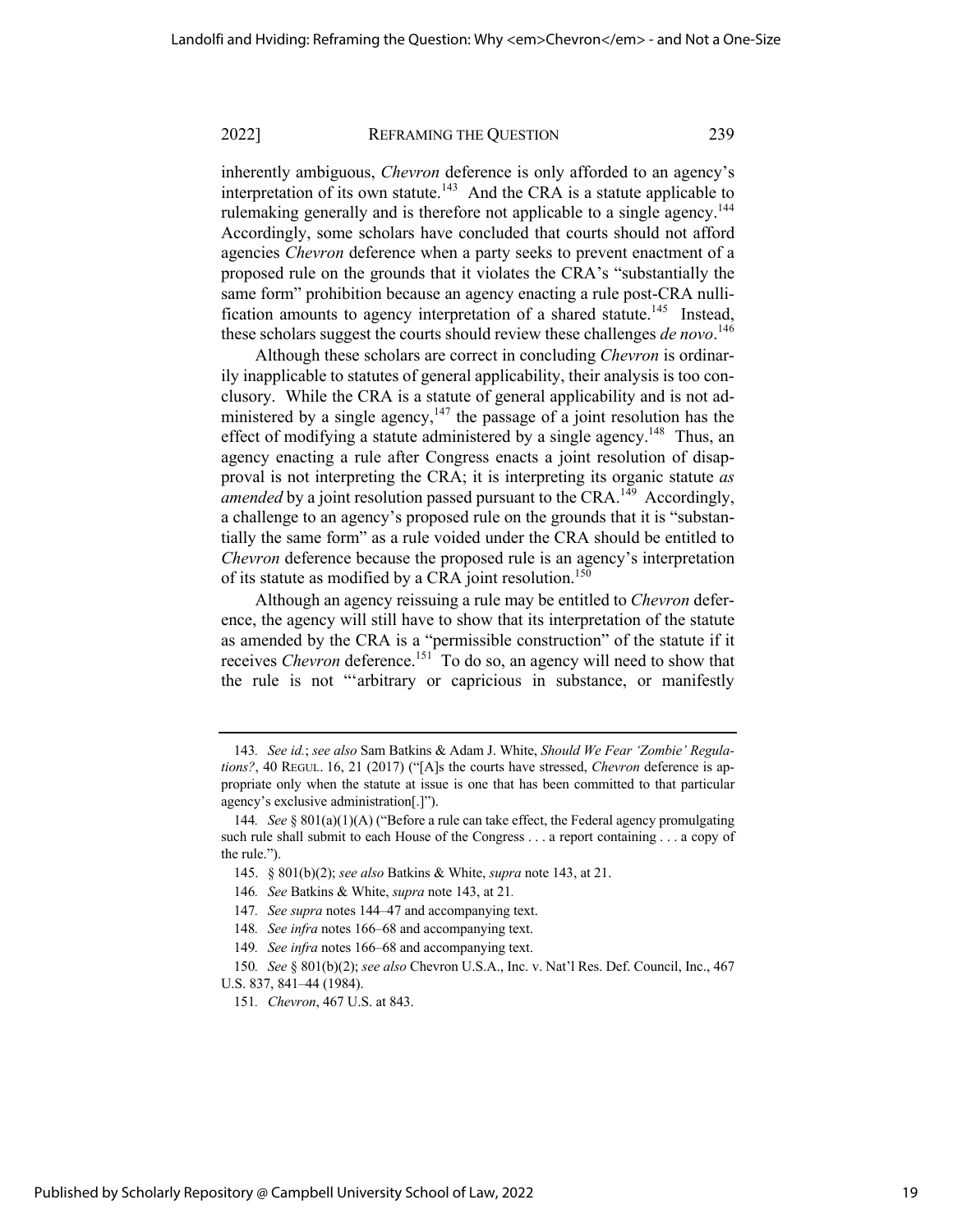contrary" to its modified statute.<sup>152</sup> Accordingly, the agency will need to provide a plausible interpretation of its CRA-modified statute that explains why the reissued rule is not "substantially the same" as a rejected rule.<sup>153</sup> While courts have never dealt with this issue directly, scholars have nevertheless proposed agency interpretations of the CRA that could support an agency's decision to reissue a rule.<sup>154</sup> Although a solution to this particular issue is beyond the scope of this Article, it is worth noting that "only the most egregious or erroneous interpretations" will fail under this part of the analysis.155

That *Chevron* should apply finds support in the legislative history accompanying the CRA's enactment. As noted in Part II(B), the CRA was originally standalone legislation developed in bipartisan negotiations between the House and Senate before being added to the Contract with America.156 Because of the somewhat circuitious development of the CRA, there are no committee or conference reports.157 That said, some of the context surrounding the CRA's development and passage can be found in floor statements and an identical statement of legislative history approved by House and Senate sponsors.<sup>158</sup>

Senator Don Nickles and Congressman Henry Hyde submitted nearly identical statements for the Senate and the House, respectively, to the Congressional Record.<sup>159</sup> Because of the way the legislative history was

155*. See* Matsubara, *supra* note 141, at 1620.

156*. Congressional Review Act Legislative History*, RED TAPE ROLLBACK, https://www.r edtaperollback.com/cra/legislative-history/ [https://perma.cc/XV9F-CKBG]; *see* 142 CONG. REC. S3683–87 (daily ed. Apr. 18, 1996) (statement of Rep. Nickles) (submitting statement for the record regarding Congressional Review Title of H.R. 3136); 142 CONG. REC. E571– 79 (daily ed. Apr. 19, 1996) (statement of Rep. Hyde) (providing for Consideration of H.R. 3136, Contract with America Advancement Act of 1996).

158*. See id.* (noting that "scholars and courts have credited [the joint floor statement] as the best evidence of congressional intent regarding and the meaning of the CRA's text.").

<sup>152.</sup> Mayo Found. for Med. Educ. & Rsch. v. United States, 562 U.S. 44, 53 (2011) (quoting Household Credit Servs., Inc. v. Pfennig, 541 U.S. 232, 242 (2004)).

<sup>153</sup>*. See id.*; 5 U.S.C. § 801(b)(2);

<sup>154</sup>*. See* Finkel & Sullivan, *supra* note 58, at 734–37. An agency could argue that a reissued rule is no longer substantially the same as an invalidated rule if it shows that external conditions have changed such that an otherwise identical rule has a different effect now than it did at the time of invalidation*. See id.* at 734–35. Further, an agency could argue that an otherwise identical rule is not substantially the same as an invalidated rule by showing that the reissued rule has greater benefits or reduced costs than the original rule. *See id.* at 735– 36.

<sup>157</sup>*. See Congressional Review Act Legislative History*, *supra* note 156.

<sup>159</sup>*. See id.*; 142 CONG. REC. S3683–87; 142 CONG. REC. E571–79.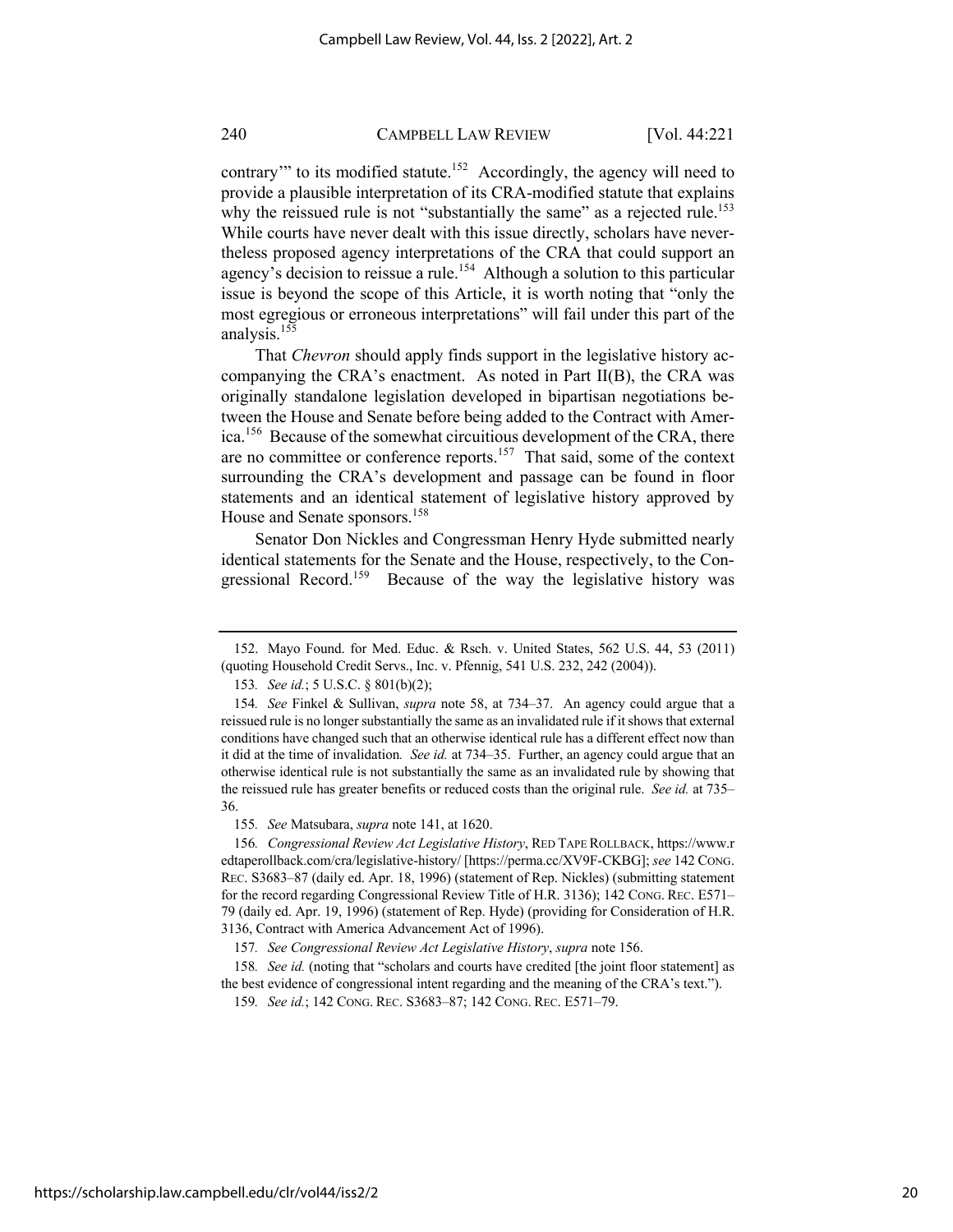developed, there is no recorded floor debate and no recorded disagreement over the meaning of the text.<sup>160</sup>

Especially relevant to this article is the excerpt below:

Subsection 801(b)(1) provides that: "A rule shall not take effect (or continue), if the Congress enacts a joint resolution of disapproval, described under section 802, of the rule." Subsection 801(b)(2) provides that such a disapproved rule "may not be reissued in substantially the same form, and a new rule that is substantially the same as such a rule may not be issued, unless the reissued or new rule is specifically authorized by a law enacted after the date of the joint resolution disapproving the original rule." Subsection 801(b)(2) is necessary to prevent circumvention of a resolution disapproval. Nevertheless, it may have a different impact on the issuing agencies depending on the nature of the underlying law that authorized the rule.

If the law that authorized the disapproved rule provides broad discretion to the issuing agency regarding the substance of such rule, the agency may exercise its broad discretion to issue a substantially different rule. If the law that authorized the disapproved rule did not mandate the promulgation of any rule, the issuing agency may exercise its discretion not to issue any new rule. Depending on the law that authorized the rule, an issuing agency may have both options. But if an agency is mandated to promulgate a particular rule and its discretion in issuing the rule is narrowly circumscribed, the enactment of a resolution of disapproval for that rule may work to prohibit the reissuance of any rule. The authors intend the debate on any resolution of disapproval to focus on the law that authorized the rule and make the congressional intent clear regarding the agency's options or lack thereof after enactment of a joint resolution of disapproval. It will be the agency's responsibility in the first instance when promulgating the rule to determine the range of discretion afforded under the original law and whether the law authorizes the agency to issue a substantially different rule. Then, the agency must give effect to the resolution of disapproval.<sup>161</sup>

The legislative history is particularly revealing. The sponsors of the bill did not intend the debate around the scope of "substantially the same form" to apply to the generally applicable CRA statute.<sup>162</sup> Indeed, Congress intended for the agency to give effect to the joint resolution of disapproval in conjunction with the law that authorized the disapproved rule to

<sup>160</sup>*. See Congressional Review Act Legislative History*, *supra* note 156.

<sup>161.</sup> 142 CONG. REC. S3683–87; *see also* 142 CONG. REC. E571–79.

<sup>162</sup>*. See* 142 CONG. REC. S3683–87; 142 CONG. REC. E571–79.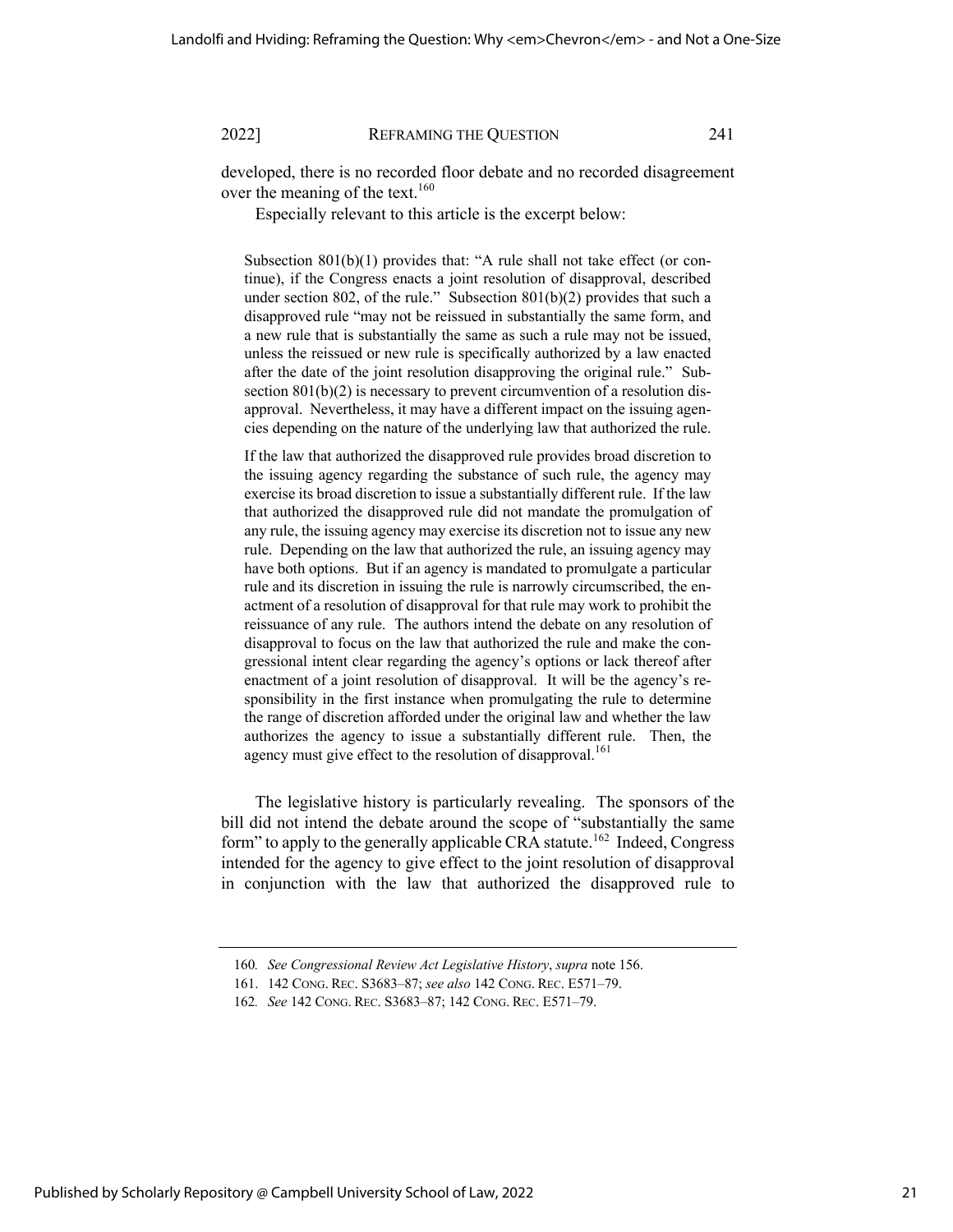determine if there is room to issue a new rule.<sup>163</sup> For this reason, a broader organic statute would afford the agency more discretion for reissuing a new rule after a disapproval than a more narrow organic statute.<sup>164</sup>

The legislative history of the CRA provides context for its purposeful ambiguity.<sup>165</sup> The meaning of "substantially the same form" will vary depending on the statute authorizing the agency to act.<sup>166</sup> Congress did not define "substantially the same form" or provide criteria to consider when evaluating whether a reissued rule violates the CRA because it is a fact-specific inquiry. Every statute authorizing an agency to act will have a different scope, and each invalidated rule will have different implications on what constitutes "substantially the same."<sup>167</sup> The effect a joint resolution of disapproval has on future rules is dependent on the scope of the underlying statute authorizing the agency to act, and not what "substantially the same form" means within the CRA. Under these conditions, the future effects of the CRA may look different depending on the authorizing statute and the disapproved rule.<sup>168</sup>

Applying *Chevron* deference to reissued rules is consistent with the text and with the legislative history. The agency would have to show that the interpretation is a permissible construction of the statute and the joint resolution of disapproval. To survive the standard, the agency must explain why the reissued rule is not "substantially the same" as a rejected rule (giving effect to a resolution of disapproval). Applying *Chevron* deference as the standard for reviewing reissued rules provides reviewing courts with a workable standard, allows for agency action, and is consistent with the congressional intent of the CRA.

# *B. How* Chevron *Applies—An Illustrative Example*

In 2015, the Middle Class Tax Relief and Job Creation Act (Pub. L. No. 112-96) was amended to allow states to conduct two types of drug testing to determine eligibility for unemployment benefits.<sup>169</sup> First, it expanded

<sup>163</sup>*. See* 142 CONG. REC. S3683–87; 142 CONG. REC. E571–79.

<sup>164</sup>*. See* 142 CONG. REC. S3683–87; 142 CONG. REC. E571–79.

<sup>165</sup>*. See* ROBERT A. KATZMANN, JUDGING STATUTES 4 (2014) ("[H]ow Congress makes its purposes known, through text and reliable accompanying materials constituting legislative history, should be respected, lest the integrity of legislation be undermined.").

<sup>166</sup>*. See* 142 CONG. REC. S3683–87; *see also* 142 CONG. REC. E571–79.

<sup>167</sup>*. See* 142 CONG. REC. S3683–87; *see also* 142 CONG. REC. E571–79.

<sup>168</sup>*. See* 142 CONG. REC. S3683–87; *see also* 142 CONG. REC. E571–79.

<sup>169.</sup> Middle Class Tax Relief and Job Creation Act of 2012, Pub. L. No. 112-96, § 2105, 126 Stat. 156, 162–63.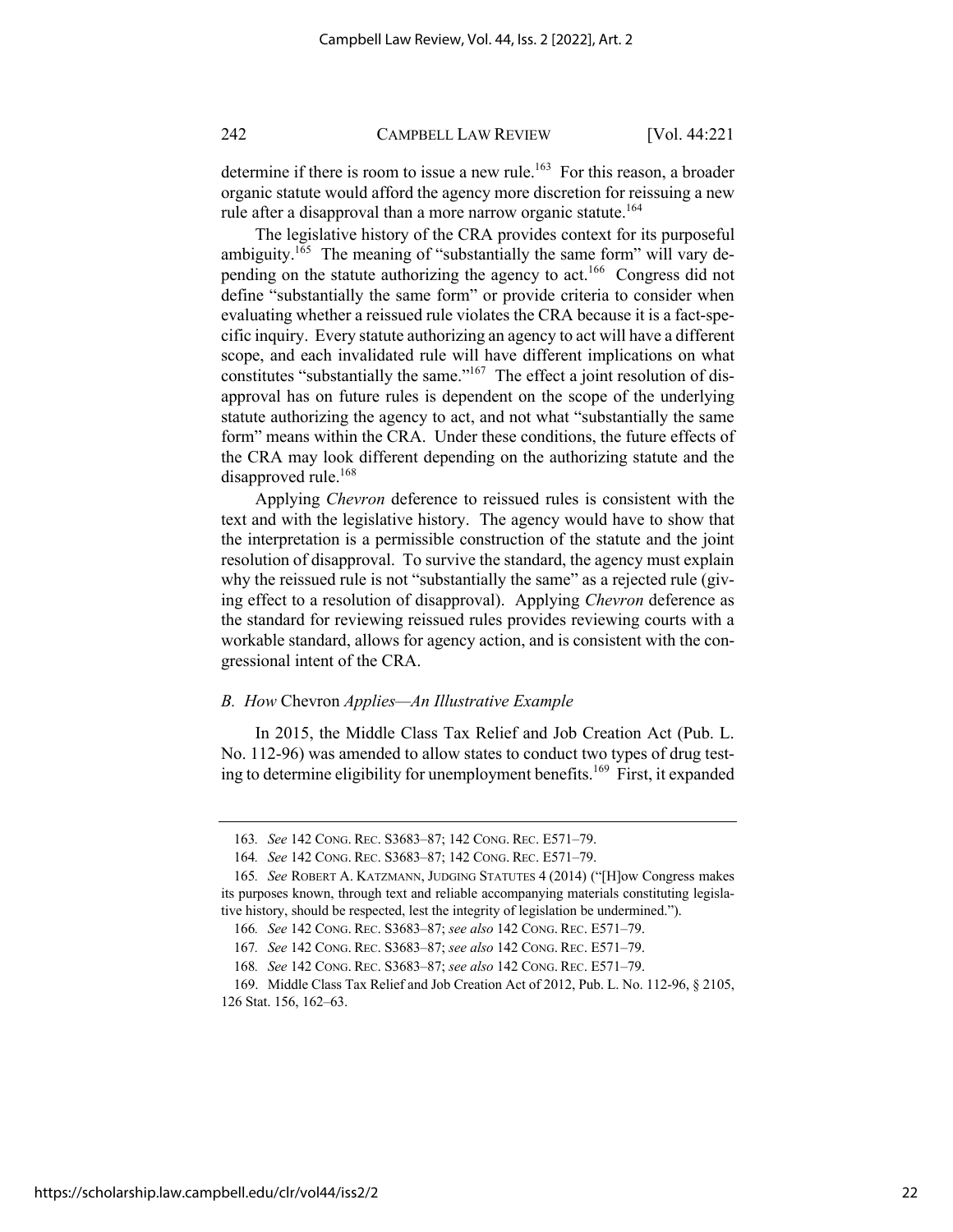the state option to use drug tests to disqualify Unemployment Compensation (UC) applicants who were discharged from employment with their most recent employer for unlawful drug use.<sup>170</sup> Second, it allowed states to use drug tests for UC applicants for whom suitable work is available only in an occupation that regularly conducts drug testing, to be determined under new regulations issued by the Secretary of Labor. $171$ 

The Department of Labor (the Department) promulgated rules under the statute to implement the provisions related to drug testing applicants for whom suitable work is available only in an occupation that regularly conducts drug testing.<sup>172</sup> In the rule, the Department provided a list of the applicable occupations that regularly conduct drug testing.<sup>173</sup> In the section of the regulations following the list, the rule limited a state's ability to conduct a drug test on UC applicants to those individuals who are *only* available for work in an occupation that regularly conducts drug testing.<sup>174</sup> In effect, this section limited a state's ability to subject an individual to drug testing, regardless of whether the individual's previous occupation may have been listed, as long as the individual was currently able, available, and searching for work in at least one unlisted occupation. $175$ 

Stakeholders voiced concerns over the UC drug testing provisions and the final rule.<sup>176</sup> Some critics claimed that the rule did not address the policy problem, and others wanted states to have more flexibility to implement drug testing than what was offered under the Department's rule.<sup>177</sup> The disagreement with the Department's rule led to the introduction of a CRA resolution. Supporters of the resolution argued that the intent of the underlying law was "to provide states the ability to determine how best to implement

<sup>170</sup>*. Id.*

<sup>171</sup>*. Id.* 

<sup>172.</sup> Middle Class Tax Relief and Job Creation Act of 2012 Provision on Establishing Appropriate Occupations for Drug Testing of Unemployment Compensation Applicants, 81 Fed. Reg. 50298 (Emp. and Training Admin., Aug. 1, 2016) [hereinafter 2016 Drug Testing Regulations]; Allen Smith, *DOL Makes It Easier to Drug Test Unemployment Compensation Applicants*, SHRM (Oct. 4, 2019) https://www.shrm.org/resourcesandtools/legal-and-compl iance/employment-law/pages/unemployment-compensation-drug-testing.aspx [https://perm a.cc/CY3J-5KPG].

<sup>173.</sup> 2016 Drug Testing Regulations, *supra* note 172.

<sup>174</sup>*. Id.*

<sup>175</sup>*. See id.*

<sup>176</sup>*. See, e.g.*, Letter from Scott Sanders, Exec. Dir., Nat'l Ass'n State Workforce Agencies, to Kevin Brady, Chairman, House Ways & Means Comm. (Mar. 8, 2017), https://www .naswa.org/government-relations/congressional-testimony/naswa-support-letter-for-repealof-ui-drug-test-rule [https://perma.cc/S9BM-78K9].

<sup>177</sup>*. See id.*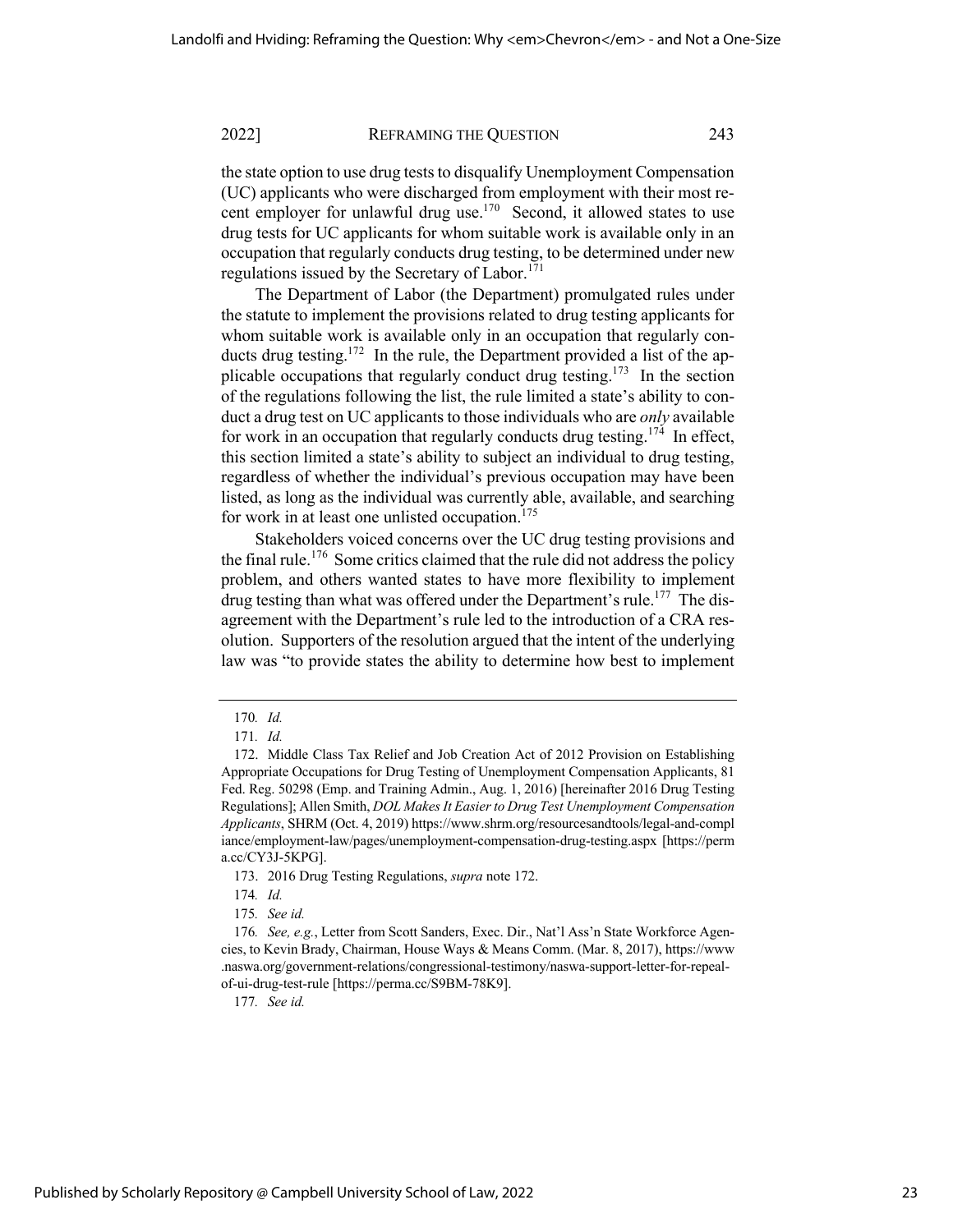drug testing programs but the final regulation narrowed the law to circumstances where testing is legally required . . . and removed state discretion" in conducting the UC program drug testing.178 Those arguing in opposition to the resolution of disapproval said there was "no evidence unemployed workers have higher rates of drug abuse than the general population."<sup>179</sup>

The CRA joint resolution of disapproval passed the House and the Senate and was signed by President Trump in March 2017, thereby invalidating the rule.<sup>180</sup> Without the rule, there was no list of occupations requiring drug testing, and the ability to prospectively test UC claimants based on occupation was no longer available to states.<sup>181</sup> The underlying law still included the provision that the Secretary of Labor could issue regulations regarding states' ability to drug test UC applicants from occupations designated by the rule, but the CRA resolution made the future of rulemaking in this area unclear.182

In November 2018, the Department published a notice of proposed rulemaking (NPRM) to reissue a rule pursuant to Pub. L. No. 112-96.<sup>183</sup> The reissue requirements of the CRA prohibit an agency from reissuing a rule in "substantially the same form" as the disapproved, unless the reissued or new rule is specifically authorized by a law enacted after the date of the joint resolution disapproving the original rule.<sup>184</sup> The statute was not repealed or amended following the joint resolution of disapproval, so the Department considered the underlying statute, the 2016 rule, and the congressional notice of disapproval.<sup>185</sup>

In the 2018 NPRM, the Department explained how the reissued rule proposes a "substantially different and more flexible approach to the statutory requirements than the [2016 rule.]"<sup>186</sup> The reissued rule would enable states to enact legislation to require drug testing for a larger group of UC applicants than the 2016 rule and lays out "a flexible standard that States

<sup>178.</sup> JULIE M. WHITTAKER & KATELIN P. ISAACS, CONG. RSCH. SERV., RECENT LEGISLATIVE AND REGULATORY DEVELOPMENTS IN STATES' ABILITY TO DRUG TEST UNEMPLOYMENT COMPENSATION APPLICANTS AND BENEFIARIES 3 (2018).

<sup>179</sup>*. Id.*

<sup>180.</sup> S.J. Res. 23, 115th Cong. (2017).

<sup>181.</sup> WHITTAKER & ISAACS, *supra* note 178, at 2.

<sup>182</sup>*. See* Middle Class Tax Relief and Job Creation Act of 2012, Pub. L. No. 112-96, § 2105, 126 Stat. 156, 162–63.

<sup>183.</sup> 2018 Drug Testing Regulations, *supra* note 172.

<sup>184</sup>*. Id.*; *see also* WHITTAKER & ISAACS, *supra* note 178, at 3.

<sup>185.</sup> WHITTAKER & ISAACS, *supra* note 178, at 2.

<sup>186.</sup> 2018 Drug Testing Regulations, *supra* note 172.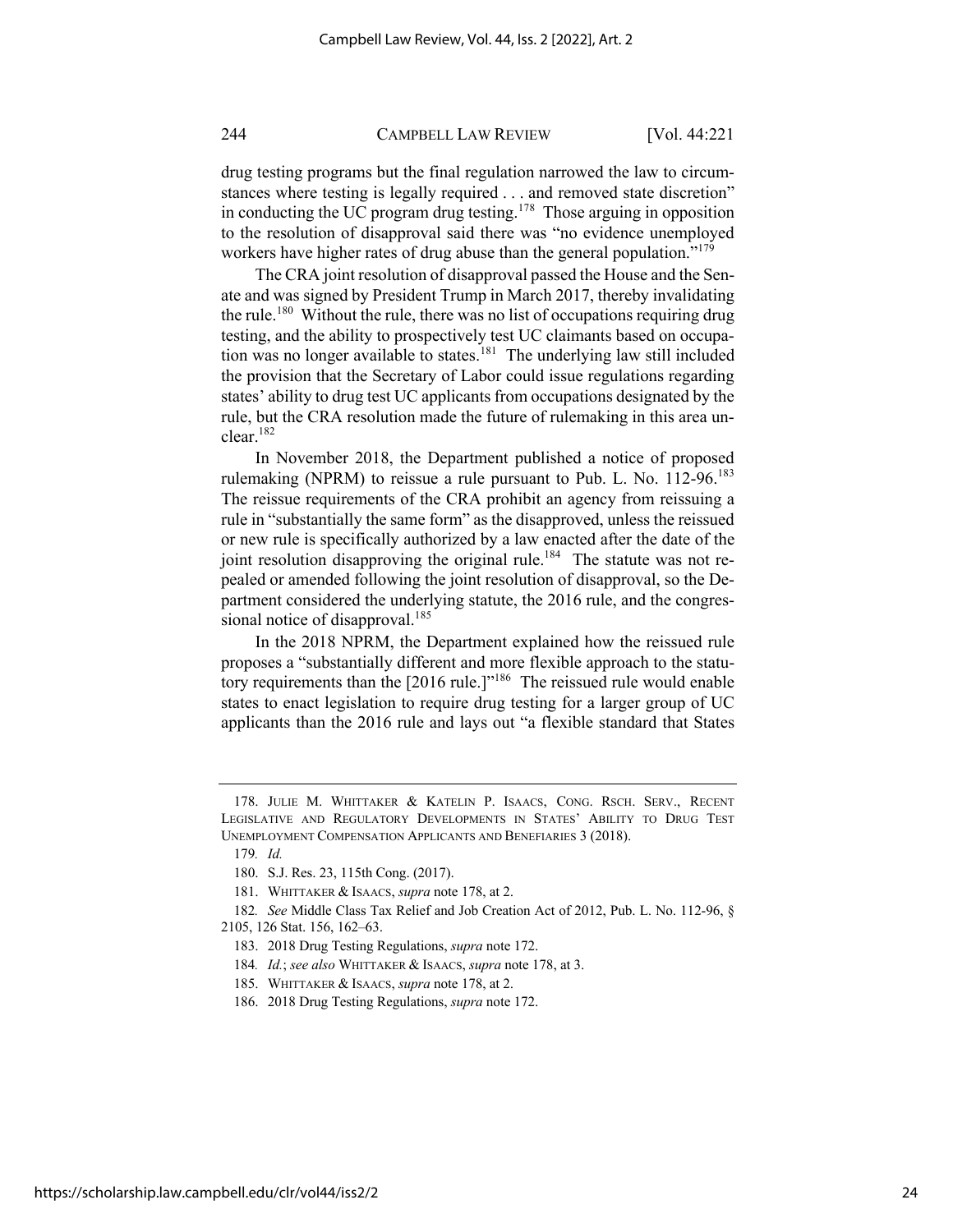can individually meet under the facts of their specific economies and practices."<sup>187</sup>

The 2018 rule includes the same occupations listed in the invalidated 2016 rule and

also provides for two additional types of occupations: those identified by state laws as requiring drug testing . . . and those where states have a "factual basis for finding that employers hiring employees in that occupation conduct pre- or post-hire drug testing as a standard eligibility requirement for obtaining or maintaining employment in that occupation."<sup>188</sup>

This was the first time any agency had reissued a rule after the original version was disapproved under the CRA.<sup>189</sup> To date, the rule has not been challenged for violating the "substantially the same form" provision.<sup>190</sup> To illustrate how a challenge would be considered under the framework provided in this paper, we assume a party has challenged the Department's rule as unlawful because of the previous CRA resolution.

First, the reviewing court would consider whether the administrative interpretation at issue was issued by the agency charged with administering the statute being construed. In this case, the Department had the authority under Pub. L. No. 112-96 to issue regulations to determine the occupations in which drug testing regularly occurs. Because the Department has the authority to issue rules and interpret Pub. L. No. 112-96, the reviewing court would apply *Chevron* to determine whether the agency's interpretation should be accorded deference.

The reviewing court will then look to the statute as effectively amended by the joint resolution of disapproval. If the statute is unambiguous, and there is, for example, no room for the agency to regulate in light of the joint resolution of disapproval, then the inquiry stops there. In that case, the agency would be accorded no deference and the court would apply the law as written. However, if there is ambiguity and Congress has not spoken to the precise question through the statute and joint resolution of disapproval, then the reviewing court moves to *Chevron* step 2. In the drug testing example, the underlying statute granted broad authority to issue regulations to determine the occupations in which drug testing regularly occurs. Additionally, the 2016 rule was struck down for the lack of flexibility the

<sup>187</sup>*. Id.*

<sup>188.</sup> WHITTAKER & ISAACS, *supra* note 178, at 3.

<sup>189.</sup> CAREY & DAVIS, *supra* note 89, at 19.

<sup>190</sup>*. See id.*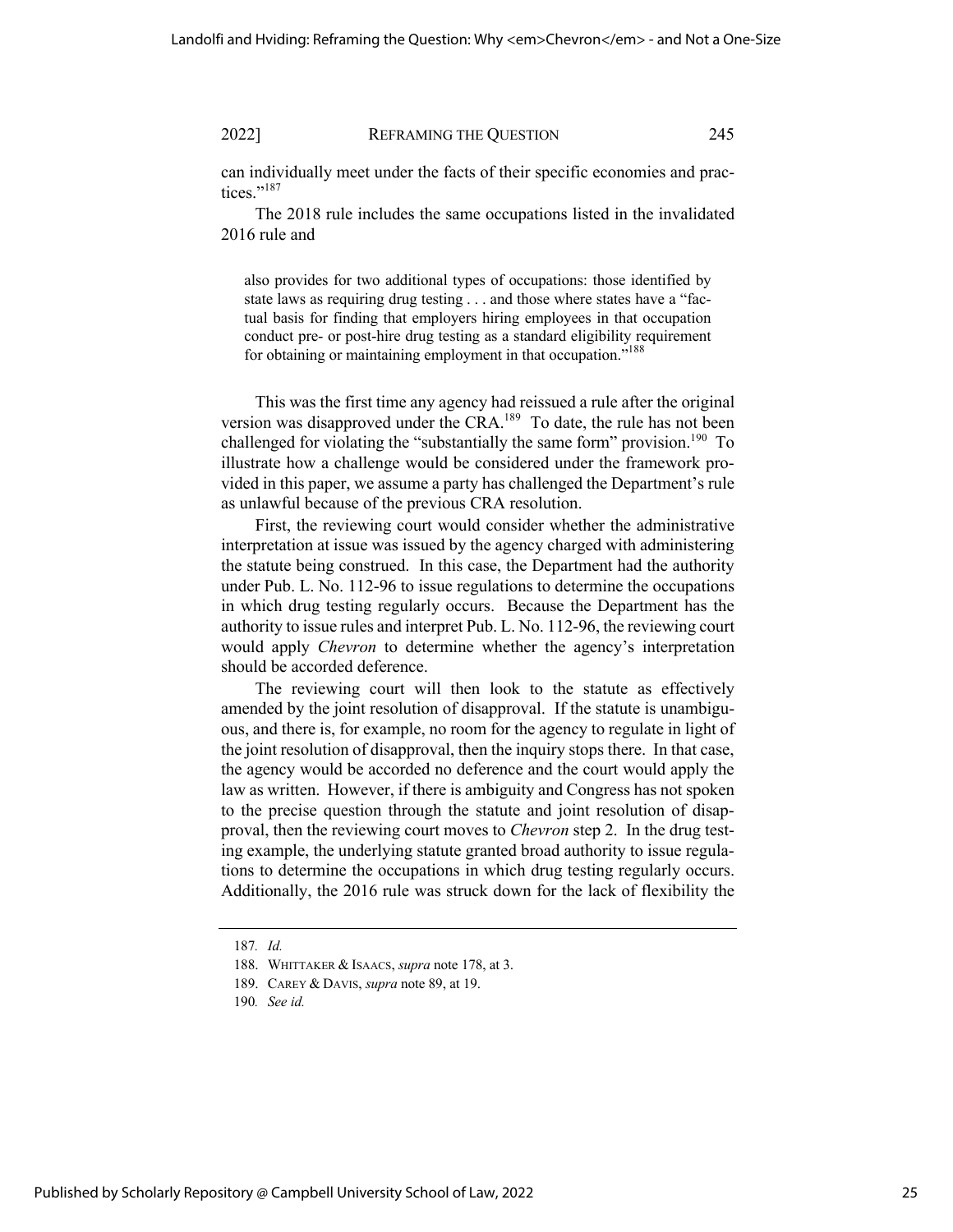rule gave to the states to determine how to implement the drug testing program. A reviewing court would likely find that the statute in conjunction with the joint resolution of disapproval was ambiguous, and the agency had room to interpret their authority to regulate in this area.

Last, a reviewing court would determine whether the agency's interpretation is reasonable, even if the court would have chosen an alternative interpretation. In the case of the drug-testing rule, the reviewing court would consider whether the agency's interpretation of the statute and the joint resolution of disapproval was reasonable. In the NPRM, the Department explained how they approached the rulemaking in light of the invalidated 2016 rule.<sup>191</sup> The Department structured the 2018 rule to set a flexible standard for states to individually meet "under the facts of their specific economies and practices."<sup>192</sup> The Department's record of their reasoning and substantially different scope and approach to the rulemaking would likely be considered reasonable, and therefore the agency's interpretation would likely be accorded *Chevron* deference and the rule would survive the challenge.<sup>193</sup>

The drug testing rule is a helpful example of how a reviewing court could use *Chevron* deference to solve the problem of what "substantially the same" means in a specific challenge. However, the drug-testing example is especially straightforward because there was legislative history to reveal what Congress disapproved of in the  $2016$  rule,<sup>194</sup> the Department clearly explained their approach to create a substantially different rule in the NPRM,<sup>195</sup> and the underlying statute was sufficiently broad to allow the agency to make a rule after the 2017 joint resolution of disapproval.<sup>196</sup> A *Chevron* analysis may not be so easy to apply to different facts. For example, the underlying statute could be narrow, there could be a lack of legislative history explaining the reason for striking the previous rule,  $197$  or the

<sup>191.</sup> 2018 Drug Testing Regulations, *supra* note 172.

<sup>192</sup>*. Id.* 

<sup>193.</sup> It is worth noting that pursuant to the CRA, a reissued rule would still have to be submitted to Congress for review and would potentially be subject to disapproval again. A reviewing court may view Congress not issuing a joint resolution of disapproval is signaling Congressional approval of the rule, therefore adding to the court's confidence in the agency's reasonable interpretation.

<sup>194</sup>*. See* 163 CONG. REC. H1200–01 (2017).

<sup>195</sup>*. See* 2018 Drug Testing Regulations, *supra* note 172.

<sup>196</sup>*. See* Middle Class Tax Relief and Job Creation Act of 2012, Pub. L. No. 112-96, § 2105, 126 Stat. 156, 162–63.

<sup>197.</sup> If courts were to apply *Chevron* deference as the standard for reviewing reissued rules, it would be beneficial for Congress to include a statement with the joint resolution of disapproval explaining why the rule was struck down.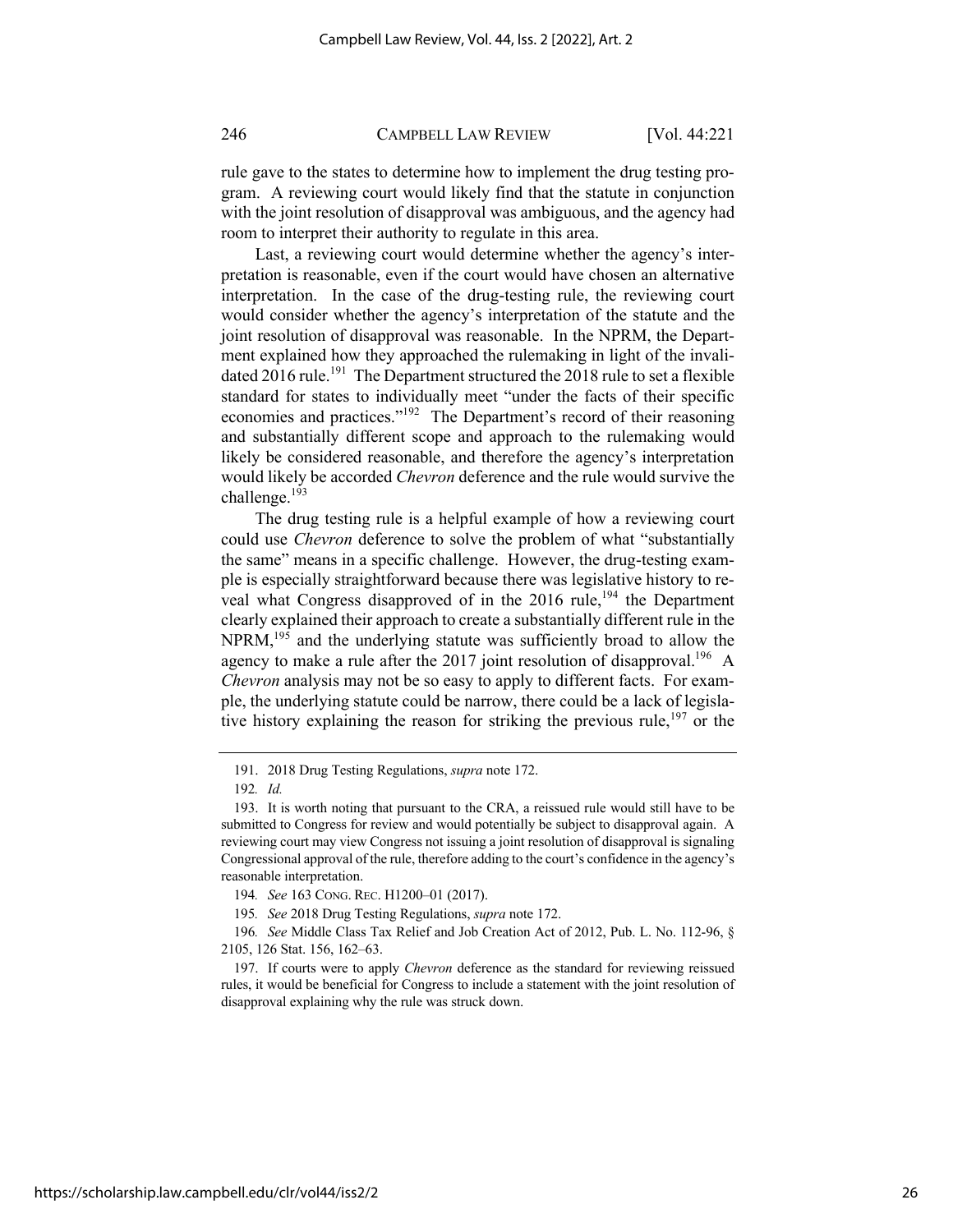agency could promulgate the reissued rule without giving context to the changes made.

# IV. DECLINING TO ACT: WHY COURTS SHOULD PERMIT AGENCY INACTION UNLESS THERE IS A LEGAL REQUIREMENT TO ACT

A litigant could challenge an agency's decision to withhold action pursuant to the CRA.<sup>198</sup> In response, an agency will likely raise two defenses.199 Indeed, an agency declining to act would likely argue "that the CRA resolution stripped the agency of its authority, and that the agency would exercise discretion not to promulgate the new regulation even if the CRA did not prevent it."<sup>200</sup> Each argument is addressed separately.

An agency will likely argue a CRA resolution effectively stripped its regulatory authority over a given subject when it rejects a party's rulemaking petition.<sup>201</sup> Although a court reviewing an agency's decision not to promulgate a rule is "extremely limited" and "highly deferential,"<sup>202</sup> this is likely the weaker of the two arguments.<sup>203</sup> The Supreme Court has

<sup>198</sup>*. See* Batkins & White, *supra* note 143, at 21.

<sup>199</sup>*. See id.*

<sup>200</sup>*. Id.* An agency could also be subject to suit for failing to respond to a rulemaking petition filed under 5 U.S.C. § 553(e). Indeed, 5 U.S.C. § 706(1) permits a court to compel agency action when it is "unreasonably delayed." To determine whether agency action is unreasonably delayed, courts use a fact-specific balancing test. *See* Telecomm. Rsch. & Action Ctr. v. FCC, 750 F.2d 70, 80 (D.C. Cir. 1984). Under this analysis, the court considers whether Congress has indicated how quickly the agency should act, whether inaction poses a threat to public health, whether an agency has competing priorities, what interests would be prejudiced by agency delay, and whether the agency's delay is within reason. *Id.*  Although courts may review agency action for unreasonable delay, courts are often reluctant to compel agency action. *See id.* at 81 (holding FCC is required to submit reports documenting progress on resolution of refund disputes but declining to mandate immediate action after five-year delay); *see also In re* Blue Water Network & Ocean Advocs., 234 F.3d 1305, 1315– 16 (D.C. Cir. 2000) (using TRAC factors to determine if agency action was unreasonably delayed even though agency missed statutory deadline by eight years). In the event a court compels a response to a rulemaking petition, the agency's response would be a final agency action subject to judicial review. *See* 5 U.S.C. § 706(2); *see also* Fox Television Stations, Inc. v. FCC, 280 F.3d 1027, 1037 (D.C. Cir. 2002).

<sup>201</sup>*. See* Batkins & White, *supra* note 143, at 21*.*

<sup>202.</sup> Nat'l Customs Brokers & Forwarders Ass'n v. United States, 883 F.2d 93, 96 (D.C. Cir. 1989).

<sup>203.</sup> This argument assumes the challenge to agency inaction occurs before the courts determine the circumstances in which an agency's reissuance of a rule violates the CRA's "substantially the same" prohibition. *See* 5 U.S.C. § 801(b)(2). Indeed, if a party challenges an agency's inaction after the courts give meaning to the "substantially the same form" prohibition, an agency's better argument for inaction may be that it lacks regulatory authority.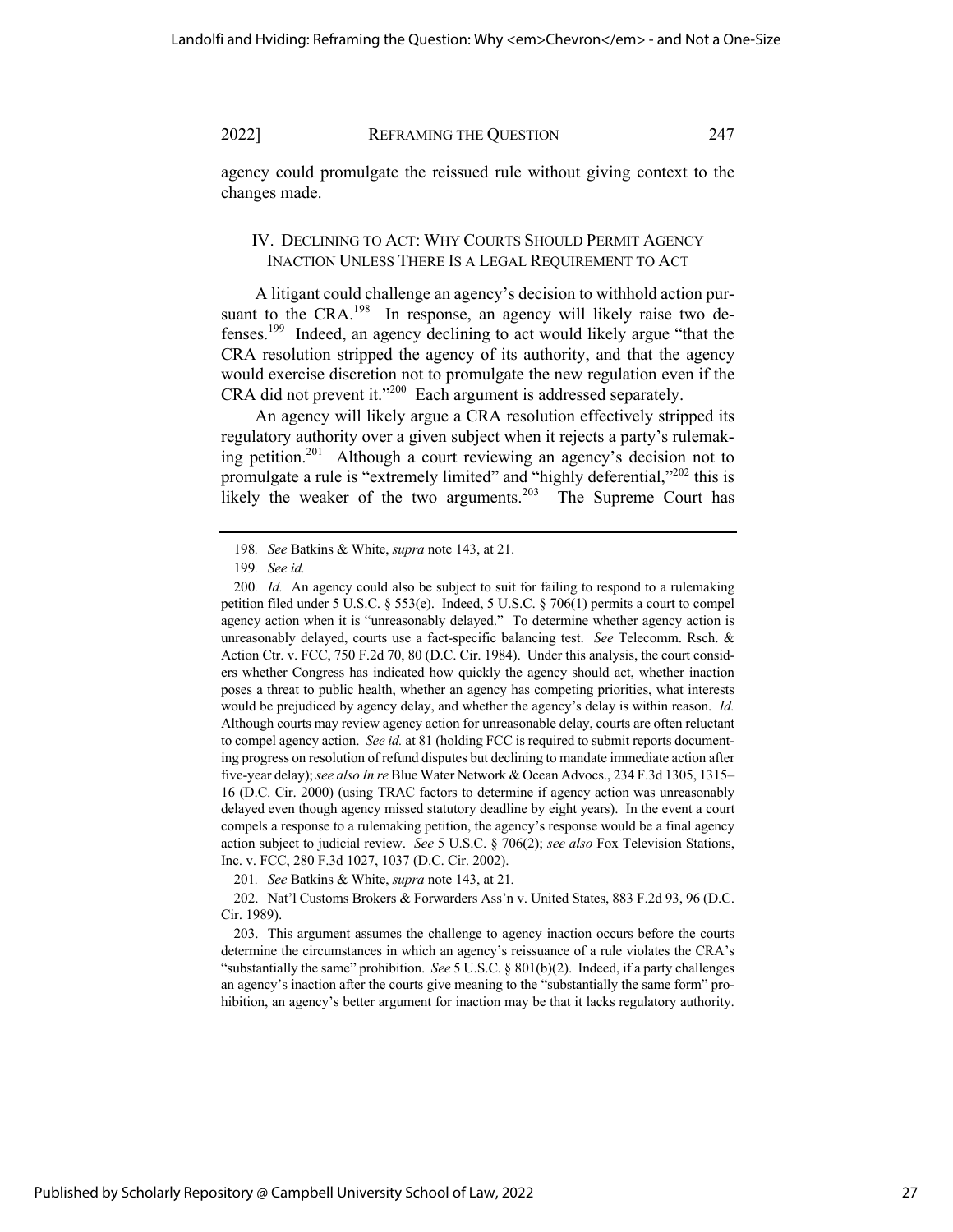previously rejected an agency's contention that it lacked regulatory authority over a given subject matter and directed the agency to reconsider adopting a particular regulation.<sup>204</sup> Accordingly, a court could reject an agency's contention that a CRA resolution stripped its regulatory authority over a given subject matter, find the litigant's proposed rule is not "substantially" similar to a nullified rule, and direct an agency to "consider the merits of a new regulation."<sup>205</sup> While this does not necessarily require an agency to adopt a new rule, it requires additional consideration of a litigant's proposed rule.<sup>206</sup>

An agency contending it is exercising regulatory discretion not to act when confronted with the contention that action is being unlawfully withheld is likely the better argument.<sup>207</sup> The Supreme Court has held that a challenge to agency inaction "can proceed only where a plaintiff asserts that an agency failed to take a *discrete* agency action that it is *required to take*."208 This is a high bar for a complainant to overcome. Indeed, the D.C. Circuit Court of Appeals has even held that the term "shall" may be an insufficient indication that an agency is required to act.<sup>209</sup> Given the significant "discretion not to undertake a rulemaking process,"210 an agency would be inclined to defend a litigant's claim that it is withholding promulgation of a rule by arguing it is doing so pursuant to its regulatory discretion.<sup>211</sup> Further, unlike the previous argument, this argument permits an agency to retain broader regulatory authority because it does not force the agency to concede that a CRA resolution has reduced its regulatory authority.<sup>212</sup> Thus, an agency contending it is exercising discretion when it declines to reissue

For the purposes of this Article, however, we assume the courts have not defined the meaning of the CRA's "substantially the same form" prohibition.

<sup>204</sup>*. See* Massachusetts v. Env't Prot. Agency, 549 U.S. 497, 533 (2007).

<sup>205.</sup> Batkins & White, *supra* note 143, at 21.

<sup>206</sup>*. See Env't Prot. Agency*, 549 U.S. at 533 (noting an agency can still avoid rulemaking in its regulatory area "if it provides some reasonable explanation as to why it cannot or will not exercise" its rulemaking discretion).

<sup>207</sup>*. See* Batkins & White, *supra* note 143, at 21. *But see supra* note 203 and accompanying text.

<sup>208.</sup> Norton v. S. Utah Wilderness All., 542 U.S. 55, 64 (2004).

<sup>209.</sup> Sierra Club v. Jackson, 648 F.3d 848, 856–57 (D.C. Cir. 2011).

<sup>210.</sup> Batkins & White, *supra* note 143, at 21.

<sup>211</sup>*. See id.*

<sup>212</sup>*. See id.* (noting an agency defending inaction on the grounds that it lacks regulatory authority after a joint resolution necessarily concedes it has lost some regulatory authority it may have otherwise retained).